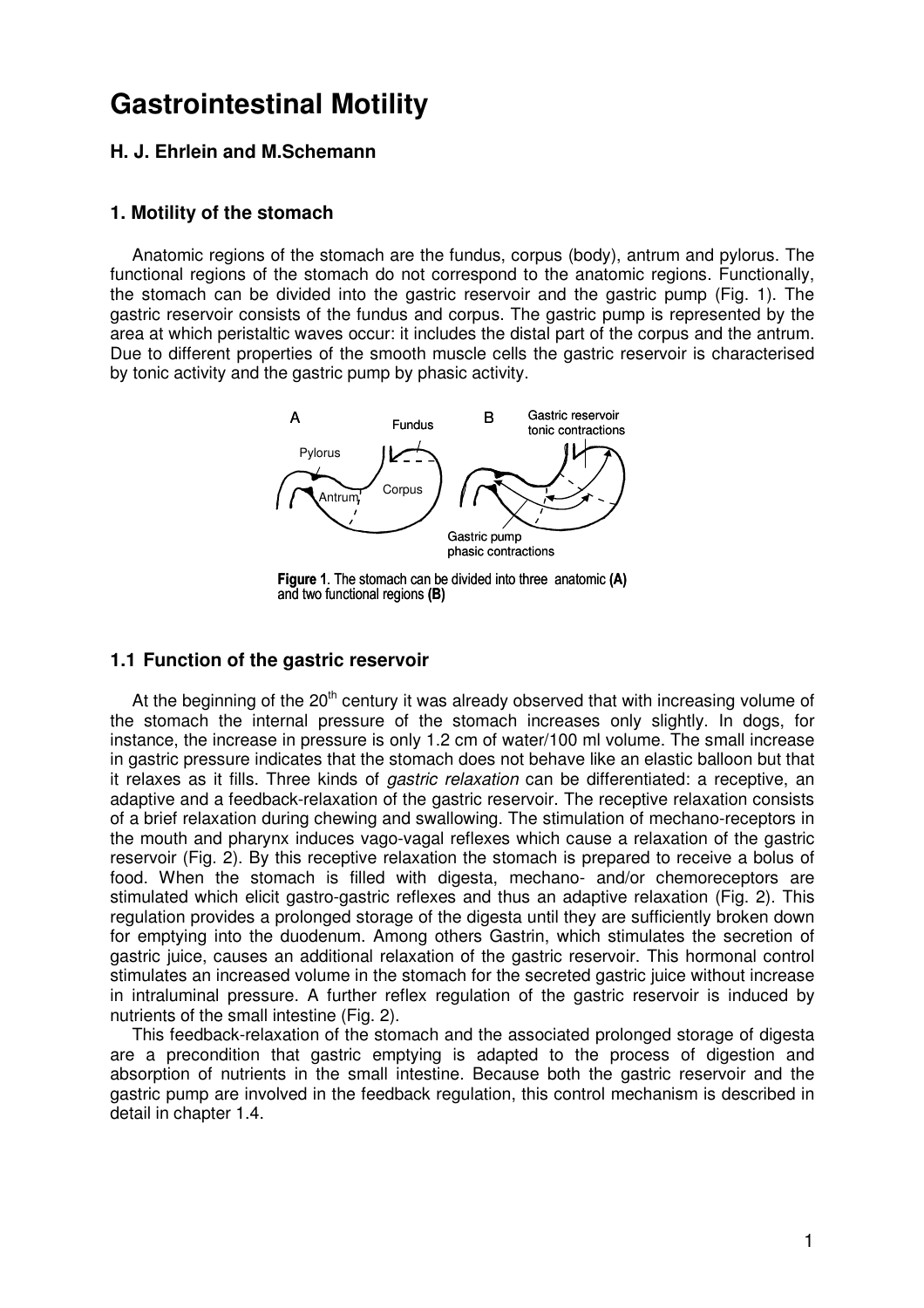

Figure 2. The relaxation of the gastric reservoir is mainly regulated by reflexes. Three kinds of relaxation can be differentiated: the receptive, adaptive and feedback-relaxation. The inhibitory vagal fibres releasing ACH activate inhibitory enteric pathways (dotted arrows) that release NO, PACAP, VIP and/or ATP in order to relax the muscle

The receptive, adaptive and feedback-relaxation of the stomach are mediated by nonadrenergic, non-cholinergic mechanisms (called NANC-inhibition) as well as by reflex chains involving release of norepinephrine from sympathetic fibers. Mediators for NANC inhibition are nitric oxide (NO), Pituitary adenylate cyclase activating peptide (PACAP), vasocative intestinal peptide (VIP) and adenosine triphophate (ATP), all of which are released from motor pathways in the enteric nervous system. Vago-vagal reflexes use enteric pathways to modulate smooth muscle activity. Thus excitatory vagal pathways innervate excitatory enteric pathways that release acetylcholine (Ach) in order to contract the muscle while inhibitory vagal pathways innervate inhibitory enteric pathways that release the NO, PACAP, VIP and/or ATP in order to relax the muscle. In each case vagal efferents activate enteric motor pathways by the release of acetylcholine which in turn activates nicotinic receptors abundantly present on enteric neurones. This enables the few vagal efferent fibers to specifically evoke excitation or inhibition by using the enteric nervous system as a relay station (Fig.2).

The gastric reservoir has functions to store and to evacuate digesta. The emptying of the reservoir is caused by two mechanisms: by a tonic contraction of the reservoir and by peristaltic waves moving over the distal part of the gastric corpus. They represent the pump of the gastric reservoir (Fig. 3). Both the peristaltic waves and the tonic contractions of the reservoir are stimulated by cholinergic enteric neurones that are under modulatory vagal tone In the region of the gastric corpus the peristaltic waves only produce a small circular constriction. Thus they mix and evacuate only the superficial layer of the digesta diluted by gastric juice while in the centre of the gastric reservoir the pH remains high and the digestion of starch by amylase continues.



Figure 3. The transport of digesta from the gastric reservoir into the antral pump is caused by two mechanisms: tonic contractions and peristaltic waves in the region of the gastric corpus.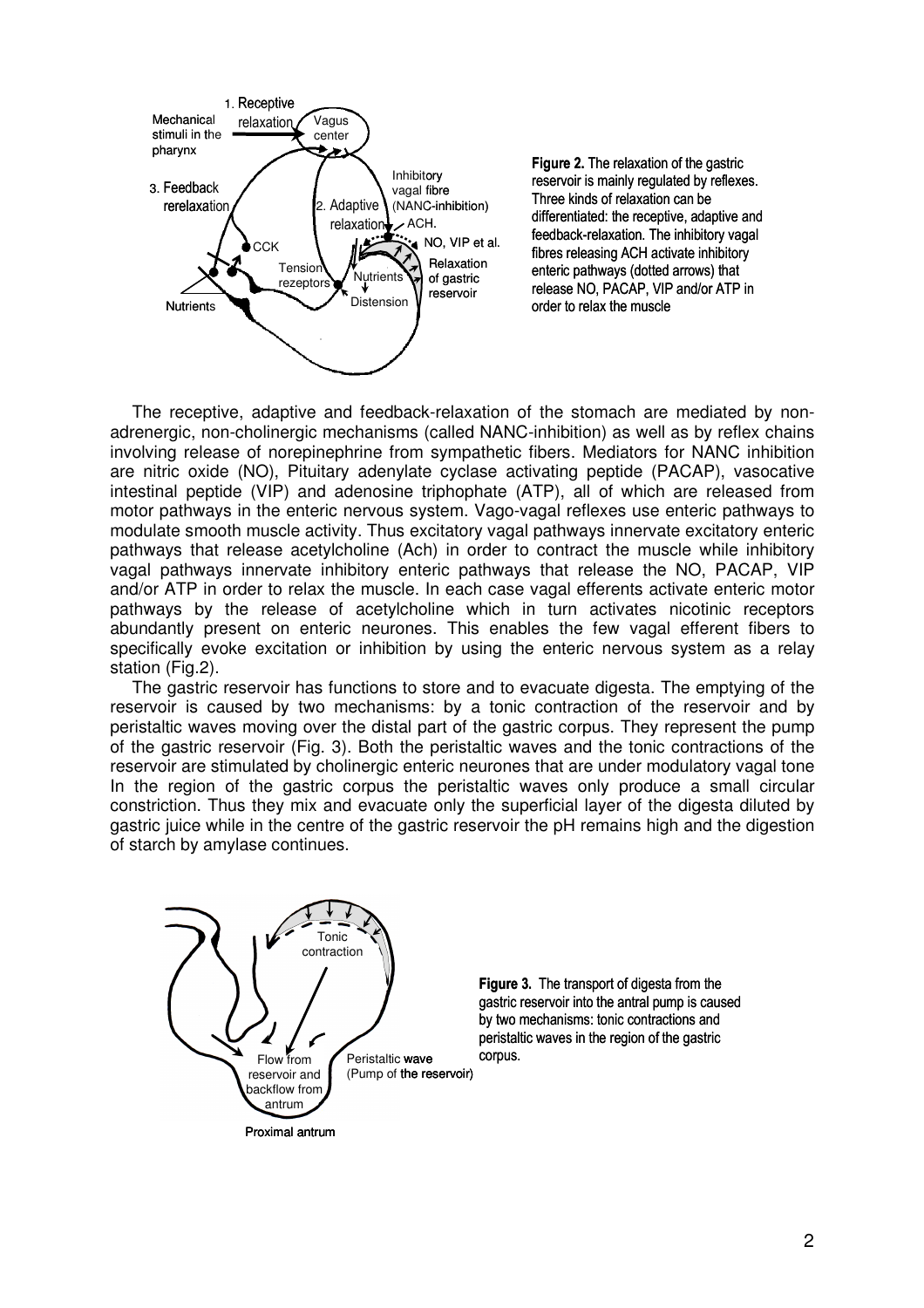**Table 1.** Frequency and propagation velocity of contraction waves in stomach and small intestine in the dog, human, pig, sheep and rabbit.

|                        | Maximal                         | <b>Velocity</b> |  |
|------------------------|---------------------------------|-----------------|--|
|                        | frequency<br>[contractions/min] | [cm/sec]        |  |
| Stomach                |                                 |                 |  |
| Dog                    | 5,2                             | $0.8 - 1.1$     |  |
| Rabbit                 | 4.6                             | $0.4 - 0.5$     |  |
| Pig                    | 3.3                             |                 |  |
| Sheep                  | 5.4                             |                 |  |
| Human                  | З                               |                 |  |
| <b>Small intestine</b> |                                 |                 |  |
| Dog                    |                                 |                 |  |
| Duodenum               | 15.8–17.8                       | $7 - 12$        |  |
| Jejunum                | $17 - 17.7$                     | 4.7             |  |
| lleum                  | $13.3 - 13.8$                   | $0.7 - 0.8$     |  |
| Pig                    |                                 |                 |  |
| Duodenum               | $17 - 18$                       | 8               |  |
| Jejunum                | 15                              | 5.6             |  |
| lleum                  | 11                              | 0.5             |  |
| Sheep                  |                                 |                 |  |
| lleum                  | 14.4–14.8                       | 0.4             |  |
| Human                  |                                 |                 |  |
| Duodenum               | 11                              |                 |  |

# **1.2 Function of the gastric pump**

The main feature of the gastric pump is the peristaltic wave. It originates at the proximal stomach and propagates to the pylorus. The peristaltic waves are based on electrical waves originating in the gastric wall. In the wall of both the stomach and small intestine, there is a network of interstitial cells – called interstitial cells of Cajal (ICC). These interstitial cells produce electrical pacesetter potentials due to oscillations in their membrane potential. The pacesetter potential of the ICCs drive electrical events in the smooth muscle cells where they are reflected by *slow waves*. The *pacesetter potentials* and *slow waves* start in the proximal stomach and move aborally along the syncitium of the smooth muscle cells. The frequency of the pacesetter potentials differs among species. The pacesetter potentials determine the maximal frequency and the propagation velocity of the peristaltic waves (Table 1). However, the pacesetter potentials do not cause contractions by themselves: they are always present even when the stomach lacks any contractile activity. Contractions only occur, when excitatory neurotransmitters, one of the most prominent being acetylcholine, are released. Acetylcholine opens calcium channels during the maximum of the pacesetter potentials, so that influx of calcium into the smooth muscle cells occurs. The influx of calcium induces the electro-mechanical coupling. It is associated with the occurrence of *spike potentials*. The release of acetylcholine and thus the stimulation of gastric motility occurs by cephalic and gastric reflexes: they are elicited by mechano-receptors of the mouth during the ingestion of food and by mechano- and/or chemoreceptors receptors in the stomach. In the region of the gastric corpus the peristaltic waves are shallow; they represent  $-$  as mentioned above  $-$  the pump of the gastric reservoir. When the peristaltic wave reaches the antrum, the circular constriction becomes deeper. The emptying mechanism of the antral pump can be divided into three phases: 1) a **phase of propulsion**, 2) a **phase of emptying and mixing**, and 3) a **phase of retropulsion and grinding** (Fig. 4). Due to the regularly occurring pacesetter potentials these phases occur cyclically. When the peristaltic wave moves over the proximal antrum the previously contracting terminal antrum relaxes. Therefore chyme is propelled into the distal (or terminal) antrum (phase of propulsion).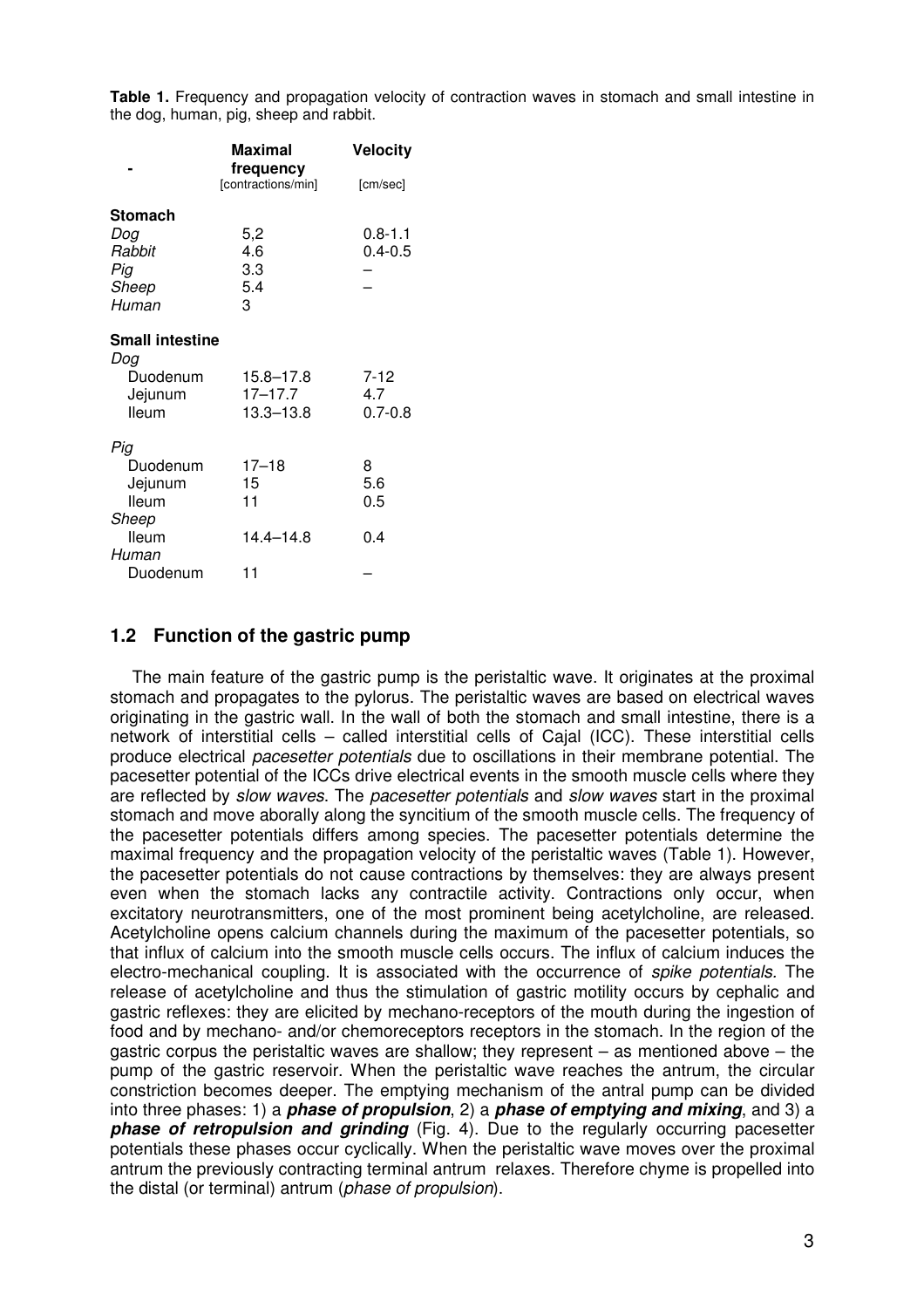

Figure 4 The function of the gastric pump can be differentiated into three phases:

A: phase of propulsion during propagation of the peristaltic wave over the proximal antrum,

B: phase of emptying during propagation of the peristaltic wave over the middle antrum,

C: phase of retropulsion and grinding during propagation of the peristaltic wave over the terminal antrum

When the peristaltic wave moves over the middle of the antrum the pylorus opens and duodenal contractions are inhibited; thus, small amounts of gastric chyme are delivered across the pylorus into the duodenum. During this phase of emptying and mixing the peristaltic waves are relatively far away from the pylorus, i.e. the gastric chyme is not forced into the duodenum by pressure but is swept into the small intestine by the peristaltic wave. This mechanism of the antral pump is associated with a sieving effect. Because liquids flow more rapidly than viscous and solid materials liquids with small suspended particles are swept across the pylorus into the duodenum whereas the viscous and solid mass of the chyme are retained in the stomach (Fig. 5).



Figure 5. Liquids and small particles leave the stomach more rapidly than larger particles. This discrimination is called "sieving function".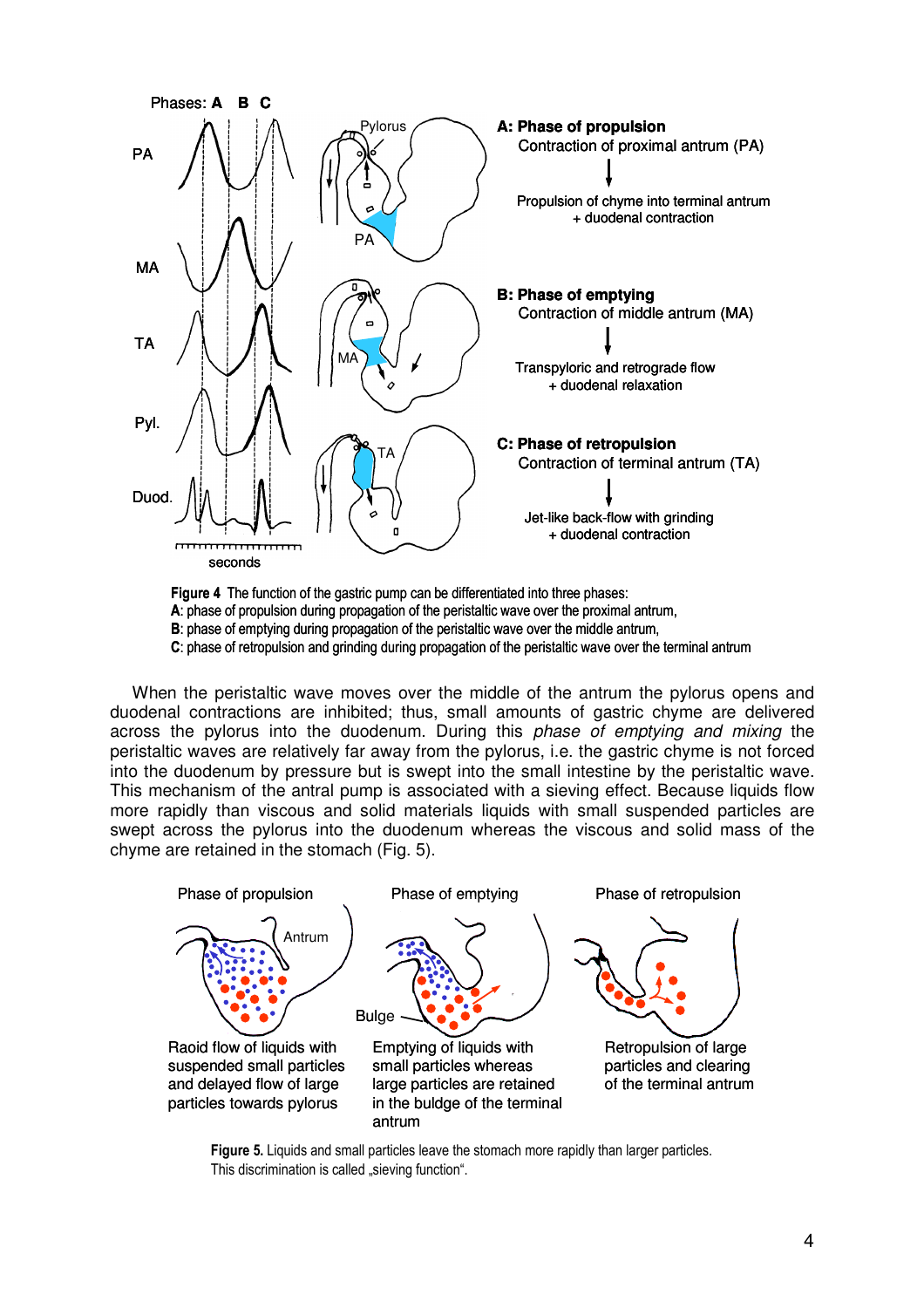Usually, the peristaltic waves do not occlude the lumen of the middle antrum. Therefore, parts of the chyme flow across the central opening of the peristaltic wave retrograde into the relaxing proximal antrum (Fig. 4). In this way the phase of emptying is associated with mixing of the gastric chyme. At the same time the subsequent peristaltic wave proceeds along the gastric body sweeping chyme into the proximal antrum. Thus chyme of the gastric body and chyme of the middle antrum accumulate in the relaxed proximal antrum (Figs. 3, 4). During the contraction of the terminal antrum the pylorus closes and the transpyloric flow is stopped. The chyme present in the terminal antrum is forced retrograde across the central opening of the peristaltic wave into the relaxing middle antrum (Fig. 4). This jet-like retropulsion causes a forceful mixing of the chyme associated with grinding of particles (Fig. 6). Therefore the contraction of the terminal antrum represents the phase of retropulsion and grinding. In herbivores grinding of the fibre-rich plants is limited. These animals produce large amounts of gastric juice and thereby deliver fibre together with liquid across the pylorus into the duodenum.



Figure 6. Grinding of solid particles is caused by a jet-like retropulsion through the small orifice of the terminal antral contraction. The contraction of the terminal antrum is forceful and occludes the lumen.

The motility of the duodenum is strongly related to that of the stomach. This relationship is called the "antro-duodenal co-ordination". Because the pylorus is an electric isolator, the electric and thus the peristaltic waves of the stomach end at the pylorus. The pacesetter potentials of the duodenum are characterised by a higher frequency compared with that of the stomach; consequently the duodenum can contract three to four times during an antral wave (Fig. 7). During the emptying phase of the stomach the duodenal contractions are inhibited and the duodenal bulb relaxes. This is designated as antro-duodenal coordination (Figs. 4, 7). A first duodenal contraction usually occurs during the gastric phase of retropulsion, i.e. during the contraction of the terminal antrum associated with pyloric closure (Figs. 4, 7). A second duodenal contraction can occur during the gastric phase of propulsion. The duodenal contractions are peristaltic waves starting at the bulb and forcing the emptied chyme distally like a conveyor belt; however, after a nutrient meal the peristaltic waves are stopped at the proximal duodenum by additional stationary segmenting contractions.

# **1.3 Gastric emptying**

The complex functions of the gastric reservoir and the gastric pump indicate, that gastric emptying depends on several factors (Fig. 8). The relaxation of the reservoir, the depth of the constriction of the antral waves, the degree of pyloric opening, the receptive relaxation of the duodenal bulb and the contractile pattern of the duodenum play an important role. A long lasting relaxation of the reservoir (Fig. 8, No. 6a) and a shallow peristaltic wave of the gastric corpus (Fig. 8, No. 6b) are a precondition for delayed gastric emptying, whereas a tonic contraction of the reservoir (Fig. 8, No. 1a) and a deep peristaltic wave of the gastric corpus (Fig. 8, No. 1b) contribute to an accelerated gastric emptying. A forceful peristaltic wave of the antrum associated with a deep constriction (Fig. 8, No. 2) causes an enhanced propulsion and flow of chyme across the pylorus during the phase of emptying, whereas a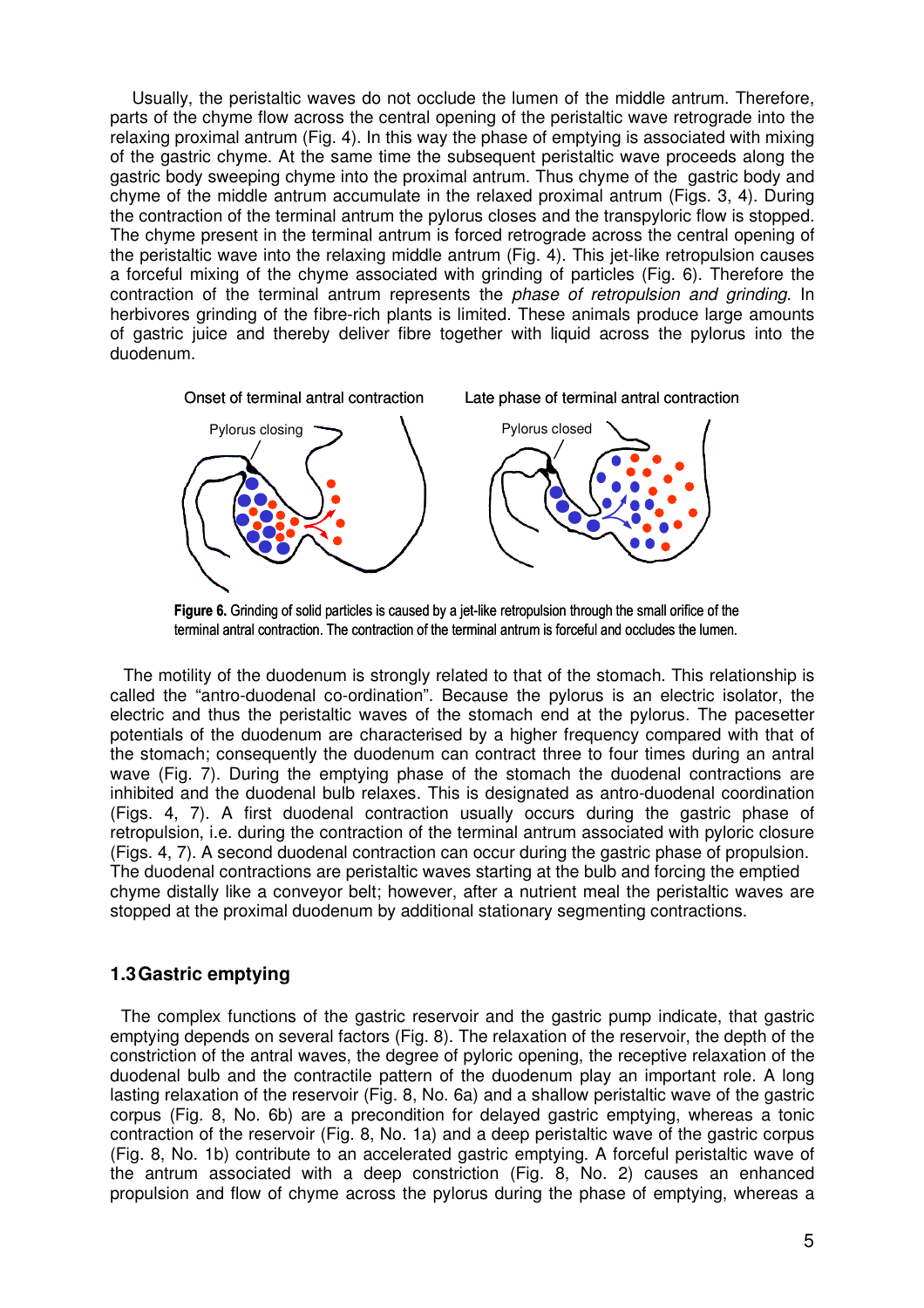lower constriction of the antral wave reduces propulsion and increases retropulsion (Fig. 8, No. 7). During the phase of emptying, the opening of the pylorus varies due to modulation of the tonic activity (Fig. 8, No. 3 and 8). Thereby the resistance of the gastric outlet and consequently the transpyloric flow are modulated. A receptive relaxation of the duodenal bulb (Fig. 8, No. 4) reduces the resistance elicited from the small intestine, whereas a narrow duodenum (Fig. 8, No. 9) enhances the resistance. Peristaltic waves of the duodenum forcing the emptied chyme aborally (Fig. 8, No 5), additionally support gastric emptying, while segmenting contractions (Fig. 8, No. 10) enhance the duodenal resistance and inhibit the transpyloric flow. The motility of the stomach can be stimulated by hormones or chemical drugs. However, an increase in gastric emptying only occurs when the co-ordination between the reservoir, pump and duodenal motility is preserved. At present, an effective stimulation of gastric emptying can be obtained by motilides like Erythromycin which enhances gastric contractions via motilin receptors.



Figure 7. Antro-duodenal coordination: Because of different frequencies between antral and duodenal contractions, the duodenum can contract three to four times during an antral wave (red lines). The contractions of the proximal duodenum cease during the phases of gastric emtying. The first duodenal contraction occurs during the gastric phase of retropulsion, the second contraction occurs during the phase of propulsion (see Fig. 4)



Figure 8. Several factors of gastric and duodenal motility cooperate and modulate gastric emptying. A. Rapid emptying of a non-caloric viscous meal of cellulose gum: tonic contractions of the reservoir (1a) and deep peristaltic waves along the gastric body (1b) produce rapid delivery of chyme to the antrum.Deep constriction of the antral waves (2) cause forceful propulsion. A wide opening of the pylorus (3) and a duodenal receptive relaxation (4) result in large transpyloric flow. Peristaltic duodenal contractions (5) produce rapid transfer of chyme to the jejunum. B. Delayed emptying of a nutrient meal due to feedback inhibition: prolonged relaxation of the reservoir (6a) and shallow peristaltic waves along the gastric body ( 6b) cause small flow of chyme to the antrum. Shallow antral waves (7) produce low propulsion and enhanced retropulsion. A small pyloric opening (8), a small duodenal relaxation (9) and segmenting duodenal contractions (10) cause large resistances and consequently a small transpyloric flow.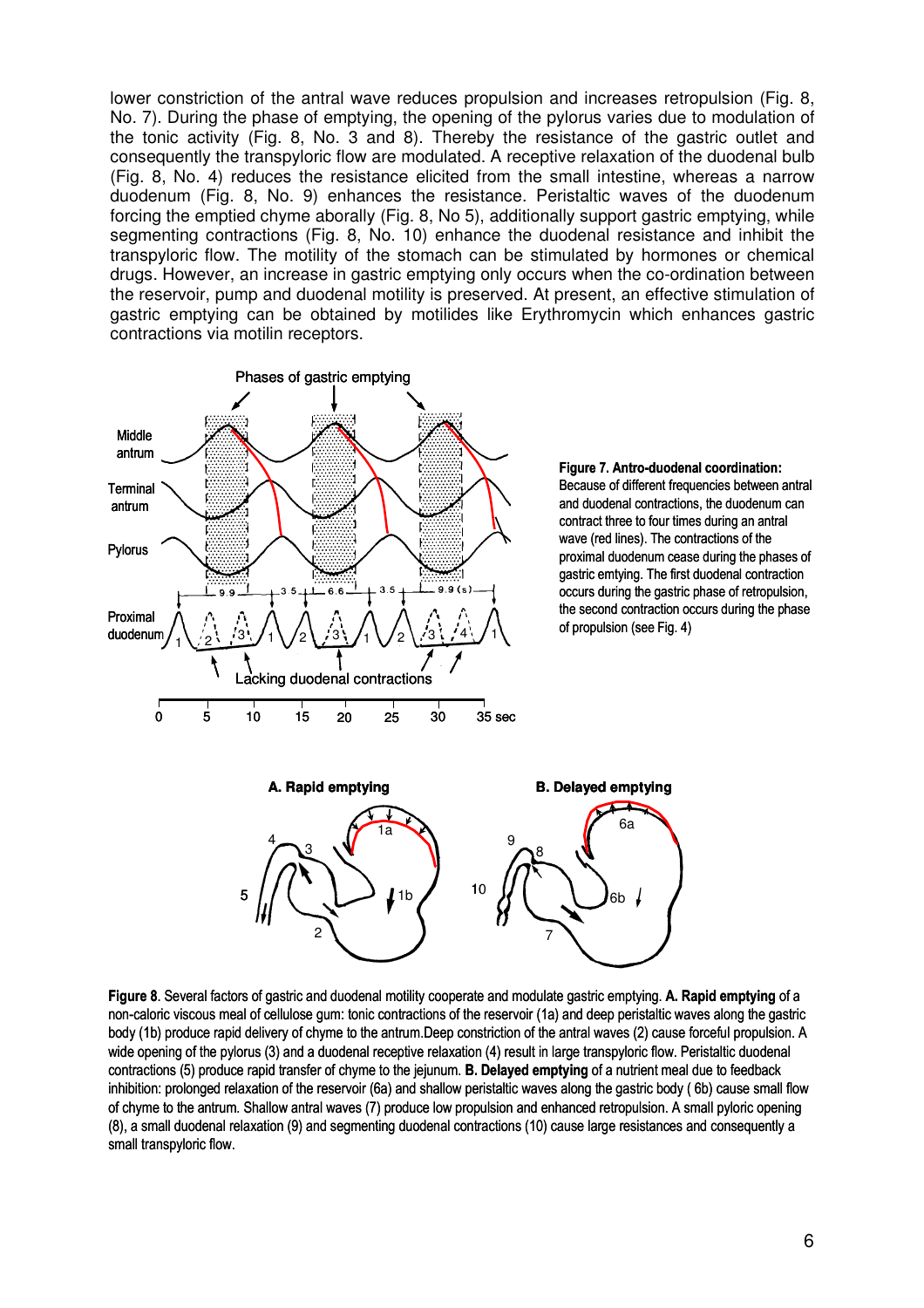# **1.4 Regulation of gastric motility and emptying**

The motility and emptying of the stomach are modulated by various control mechanisms, which are elicited either in the stomach or in the small intestine. The main function of the stomach is to store the chyme until it is sufficiently broken down to small particles and liquid. In contrast, the regulation induced by the small intestine takes care that gastric emptying is sufficiently reduced and adapted to the intestinal processes of digestion and absorption.

# **Regulation elicited from stomach**

The functions of the gastric reservoir and the antral pump require a co-ordination. This is provided by gastro-gastric reflexes. The filling and distension of the reservoir elicit excitatory reflexes stimulating antral contractions (Fig. 9). In this way the antral pump is immediately activated when food enters the stomach. In contrast, a distension of the antrum induces inhibitory reflexes resulting in enhanced and prolonged relaxation of the gastric reservoir (Fig. 9). Thus these gastro-gastric reflexes provide a balance between the functions of the gastric reservoir and the antral pump.



Figure 9 Gastro-gastric reflexes provide balance between gastric reservoir and antral pump. Distension of the reservoir stimulates antral contractions. Distension of the antrum enhances and prolongs relaxation of the reservoir.

The activity of the pyloric sphincter is modulated by reflexes originating from the antrum and duodenum. A contraction of the middle antrum elicits a descending inhibitory reflex causing pyloric relaxation via the release of NO and VIP (Fig. 10). On the other hand, duodenal stimuli like hydrochloric or oleic acid induce an ascending excitatory reflex which causes frequent contractions of the pyloric sphincter associated with an increase in tone (Fig. 10). The duodenal excitatory reflex contributes to prevent duodeno-gastric reflux (Fig. 11). Figure 11 further shows that the pyloric sphincter can contract either in the antral or the duodenal rhythm.



Figure 10 Pyloric activity is modulated by antral inhibitory and duodenal excitatory reflexes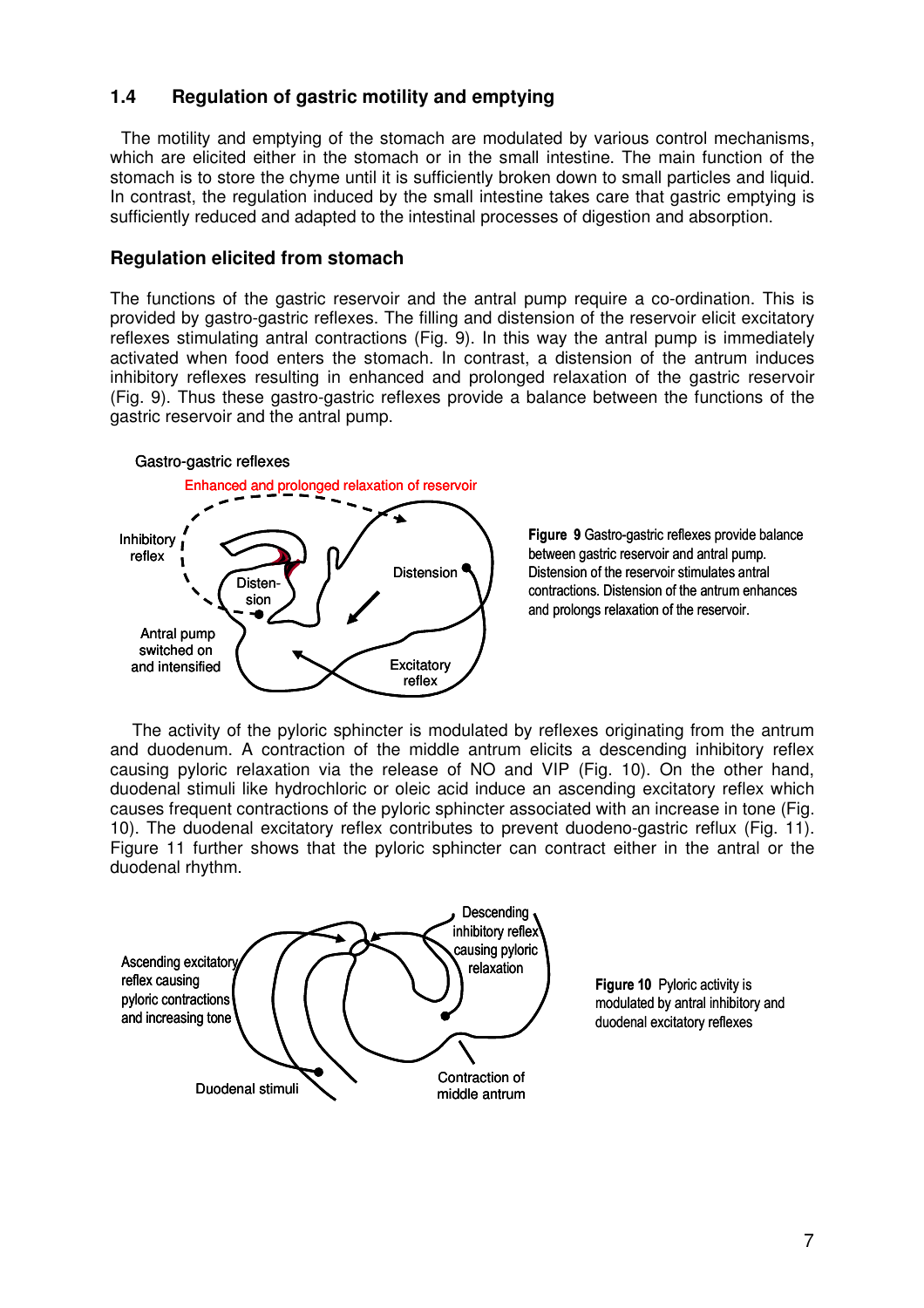Gastric emptying of liquids starts immediately after eating. After an initial rapid emptying of liquids, the emptying rate decreases so that the emptying pattern of liquids is exponential. (Fig. 12). Gastric emptying of viscous content is slower and is mainly linear. The slower emptying rate is partly caused by the enhanced resistance to flow of the viscous chyme. Additionally, with increasing viscosity the depth of the peristaltic constrictions is diminished and consequently the propulsion is reduced. After a fibre-rich or solid meal gastric emptying only starts after a lag phase because the solid particles have to sufficiently broken down before they can be evacuated (Fig. 12).



Figure 11 An additional function of the pyloric sphincter is to prevent duodeno-gastric reflux



Figure 12. Solids and liquids of the gastric chyme are emptied with different velocity. Emptying of liquids is exponential, emptying of large solid particles only begins after sufficient grinding (lag phase). Afterwards the viscous chyme is mainly emptied in a linear fashion.

# **Regulation elicited from small intestine**

Gastric emptying is inhibited by nutrients entering the small intestine. This regulation  $$ designated as **feedback control** – is already induced in the duodenum. It is called the "duodenal brake". However, the jejunum (jejunal brake) and ileum (ileal brake) , i.e. the entire small intestine is involved in the feedback regulation of gastric emptying. The inhibition of gastric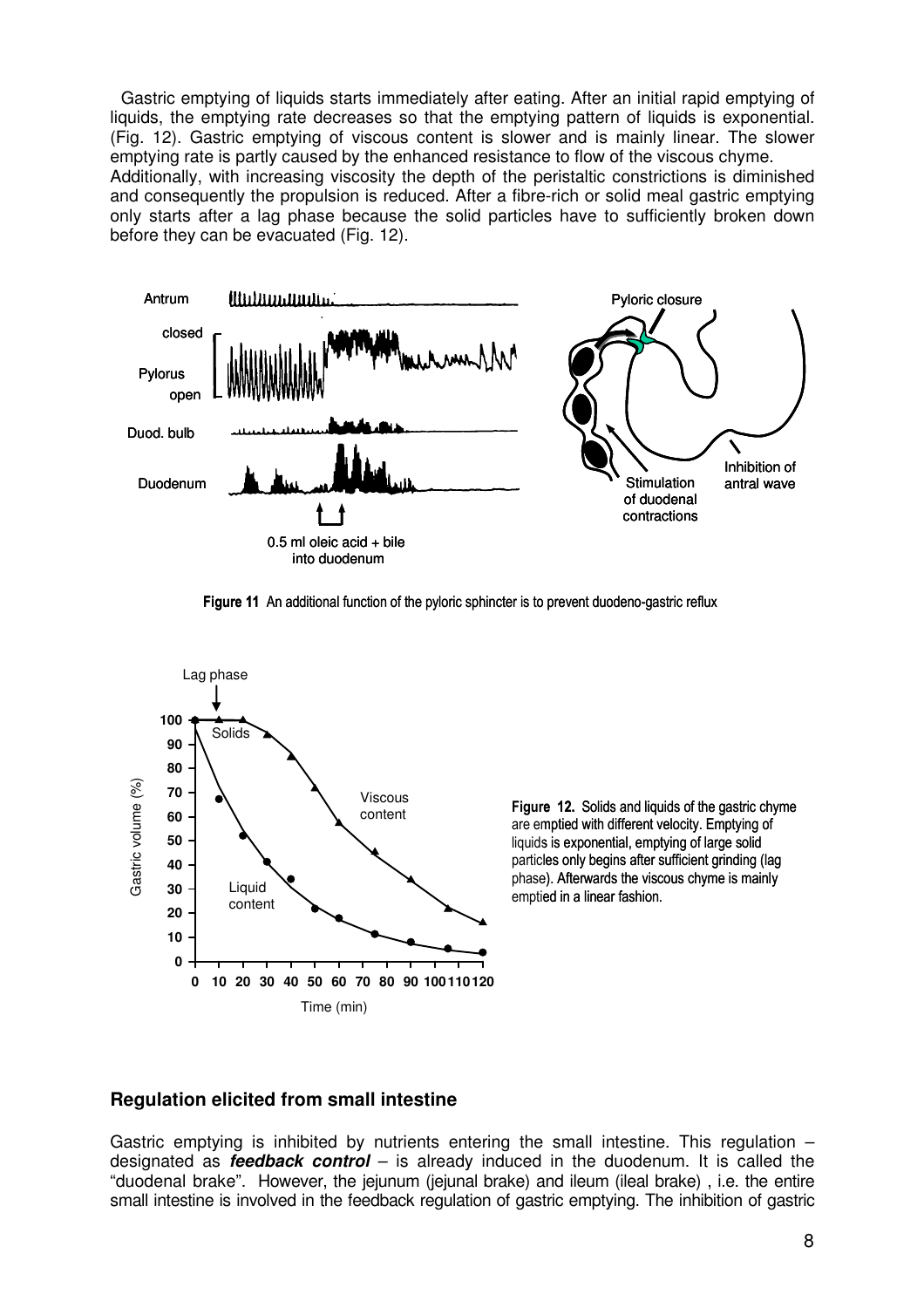emptying is caused by all the factors described above which influence the emptying mechanism (Fig. 8). The modulation of gastric motility becomes clearcut by comparison of gastrointestinal motor patterns after a non-caloric meal of cellulose gum and after a nutrient meal (Fig. 13). The feedback-inhibition of gastric emptying is elicited by various stimuli (Fig. 14). Hydrochloric acid, enhanced or diminished osmolality of the chyme, and an increased amount of nutrients entering the small intestine reduce the rate of gastric emptying. The regulation is caused by both entero-gastric neural reflexes and the release of intestinal hormones. In the feedback-regulation due to neural reflexes the vagus has a dominant role. Receptors for glucose, osmolality, hydrochloric acid, amino acids and long chain fatty acids could be identified by measuring the spike activity of afferent vagal fibres. However, these receptors are not morphologically distinct structures, but the afferent vagal fibres themselves have receptor function. The inhibition of gastric emptying is mainly induced by nutrients which are hydrolysed and ready for absorption. Besides reflexes intestinal hormones are also involved in the feedback regulation. One of the most important hormone is cholecystokinin (CCK), which is released by luminal hydrochloric acid, amino acids and long chain fatty acids from I-cells of the intestinal epithelium (Fig. 14). The released CCK acts as hormone reaching the stomach via the blood-circulation. It mainly causes relaxation of the reservoir. Additionally, it stimulates CCK-receptors on the afferent vagal fibres of the intestinal mucosa and thereby elicits inhibitory entero-gastric reflexes. Thus, via CCK-producing endocrine cells, the intestine is able to recognise luminal nutrients before they are absorbed. Besides CCK, further hormones involved in the feedback-regulation of gastric emptying are the peptide YY and the glucagon-like peptide (GLP-1). These are mainly released from distal small intestine and play a major role in the ileal brake. The feedback-inhibition induced by nutrients mainly depends on the number of receptors stimulated along the intestine. Therefore both the amounts of nutrients entering the gut and the length of the intestine getting into contact with nutrients enhance the inhibition of gastric emptying. The degree of the feedback-inhibition differs among the three nutrients. However, studies indicated that the amount of energy emptied from the stomach per minute is independent from the nutrient composition of the meal. Although the small intestine has no receptors for the energy of the nutrients, the sum of the stimuli obviously reflects the energy contents of the nutrients.



Figure 13 Gastrointestinal motor pattern after a non-caloric and a nutrient meal. Nutrients in the gut activate a feedback control and modulate gastric and duodenal motility.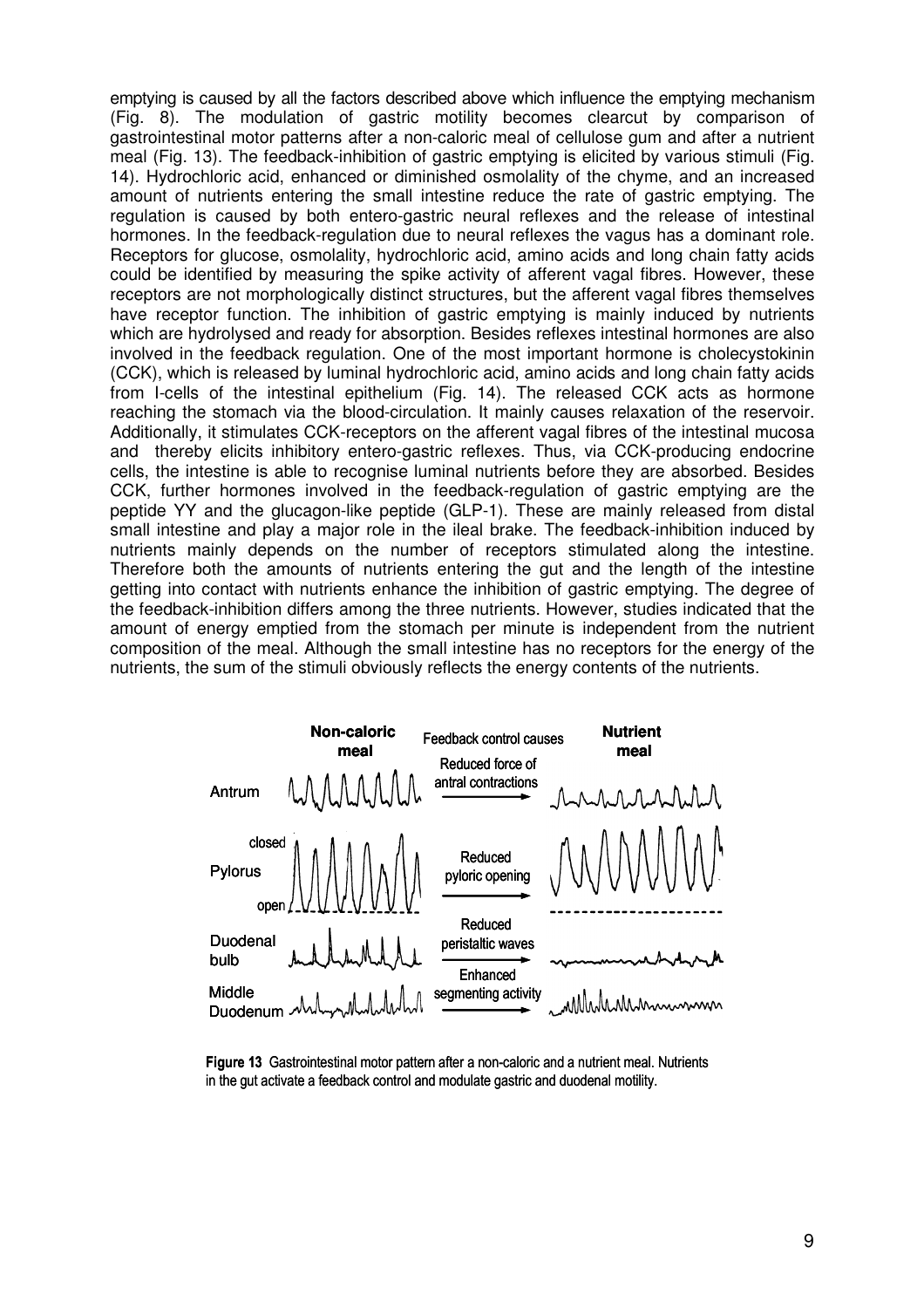

Figure 14. The feedback-regulation of gastric emptying is performed by entero-gastric reflexes and release of intestinal hormones: an enhanced relaxation of the gastric reservoir is induced by inhibitory vagal fibres (see Fig. 2), an inhibition of the antral pump is caused by a reduced activation of stimulating cholinergic vagal fibres, and a reduced opening of the pyloric sphincter is due to both intestinal hormones and stimulation of cholinergic vagal fibres. Dotted arrows illustrate excitatory enteric pathways releasing ACH or inhibitory enteric pathways releasing NO, VIP PACAP, and/or ATP, respectively.

Studies in pigs on the relationship between gastric emptying and intestinal absorption of nutrients have shown that the absorption of nutrients is characterised by a saturation kinetic which differs among the three nutrients. Carbohydrates are absorbed in larger quantities than protein and fat. However, the amounts of nutrients emptied from the stomach is much lower than the absorption capacity of the intestine. This reduced emptying rate provides a reserve of absorption and enables a constant absorption of energy despite different nutrient composition of the meal. Additionally, after meals which can be easily digested only a part of the intestinal length is required for the complete absorption. This reserve capacity of absorption has obviously the function that all kinds of nutrients  $-$  even those with low digestion – are hydrolysed and absorbed before reaching the end of the small intestine. The reserve capacity of absorption is about 2-3 times larger than the amount of nutrients emptied from the stomach. On the other hand, studies have further shown, that an enhanced flow of nutrients into the intestine caused nausea, vomiting and diarrhoea due to an increase in luminal osmolality and influx of water. Thus the reserve capacity of the gut for absorption cannot be used for an increased energy supply. Monogastric animals have an additional reserve capacity for absorption in that only 12 hours are necessary to digest and absorb the daily energy requirement. The remaining 12 hours are used for cleaning the stomach and small intestine. At a short-lasting increase in energy intake the digestive period of the gut is prolonged, while at a long- lasting increase in energy intake the absorption capacity of the gut is enhanced by processes of adaptation.

# **2 Motility of the small intestine**

# **2.1 Electrical activity**

Like in the stomach there is an ICC network located in the intestinal wall between the internal circular and the external longitudinal muscle layers. The ICCs (interstitial cells of Cajal) produce electrical pacesetter potentials and initiate slow waves in the smooth muscle cells. The slow waves spread via the gap junctions in aboral direction along the intestine. The frequency of the slow waves and consequently that of the intestinal contractions decreases from the duodenum towards the ileum in a stepwise manner producing frequency plateaus. (Table 1). Along the small intestine, the length of the frequency plateau's decreases, while the resistance in the electrical spread of the slow waves increases. The slow waves of the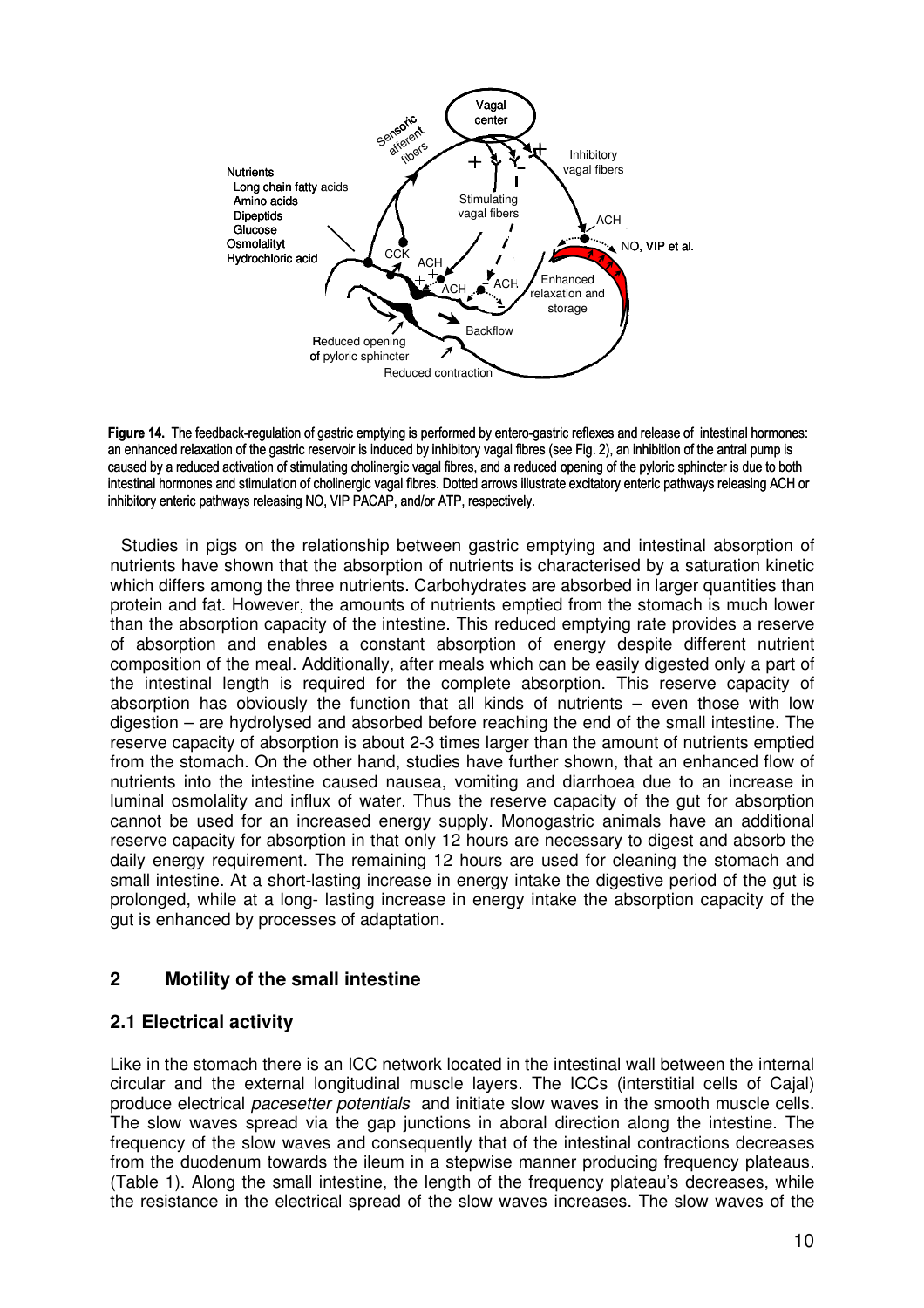small intestine – like in the stomach – determine the maximal frequency of the intestinal contractions (Table 1). Additionally, the length of the frequency plateau's determines the length of the intestinal peristaltic waves, while the resistance in the electrical spread influences the propagation velocity of the peristaltic waves. Thus, the peristaltic waves are far spreading and rapid at the proximal small intestine and become shorter and slower towards the distal gut. This phenomenon contributes to the different transit rates along the intestine. The transport of chyme decreases along the gut in the same proportion as the volume of the luminal contents declines by the absorption of nutrients and water.

# **2.2 Contractile patterns of the small intestine**

In contrast to the stomach, the small intestine produces different contractile patterns (Table 2). Under **physiological** conditions five different contractile patterns occur: **peristaltic waves, stationary segmenting contractions, aboral giant contractions, stationary or migrating clusters of contractions**, and a contractile pattern of the fasting state, called "**phase III**". Furthermore, two **pathological** contractile patterns were found: **giant contractions** moving orally or aborally and **antiperistaltic waves**. Table 2 illustrates in which intestinal segments, in which periods of digestion, and by which stimuli the different contractile patterns occur.

**Peristaltic waves** are circular constrictions propagating aborally. Due to reflexes initiated by the enteric nervous system they are associated with an aboral relaxation or inhibition of the muscle, respectively. After a non-caloric meal peristaltic waves are the dominant feature (Fig. 15). The peristaltic waves produce an aboral transport of chyme. The propagation velocity of the peristaltic waves is determined by the proximal to distal propagation of the slow waves in the smooth muscle syncitium. In dogs the propagation velocities of the peristaltic waves are: in the duodenum 7-12 cm/s, in the jejunum 4,7 cm/s and in the ileum 0,7-0,8 cm/s (Table. 2).

**Stationary contractions** occur isolated at single sites without a strict spatiotemporal relation (Fig. 15). They occlude the intestinal lumen pushing the chyme orally and aborally and separating it into segments. Therefore, these contractions are also called "segmenting contractions". The stationary segmenting contractions cause mixing of the luminal contents.



Figure 15. The most frequently occurring contractile patterns of the small intestine are peristaltic waves (indicated by dotted lines), stationary contractions (indicated by arrows), and clusters of contractions, which occur either stationary at an intestinal segment (horizontal line) or slowly migrate aborally (dotted line).

**Clusters of contractions** and the so called **phase III** represent two complex contractile patterns. Clustered contractions are characterised by several repetitive contractions (Fig. 15). The contractions represent short peristaltic waves pushing the chyme a few centimetres aborally followed by a partial back-flow during the period of relaxation. Thereby the chyme is mixed. When the repetitive short peristaltic waves of the clustered contractions move over the same intestinal segment, the clustered contractions are stationary. In contrast, when each subsequent peristaltic wave starts and ends a few millimetres further aborally, the clustered contractions slowly migrate distally. Clustered contractions usually migrate over a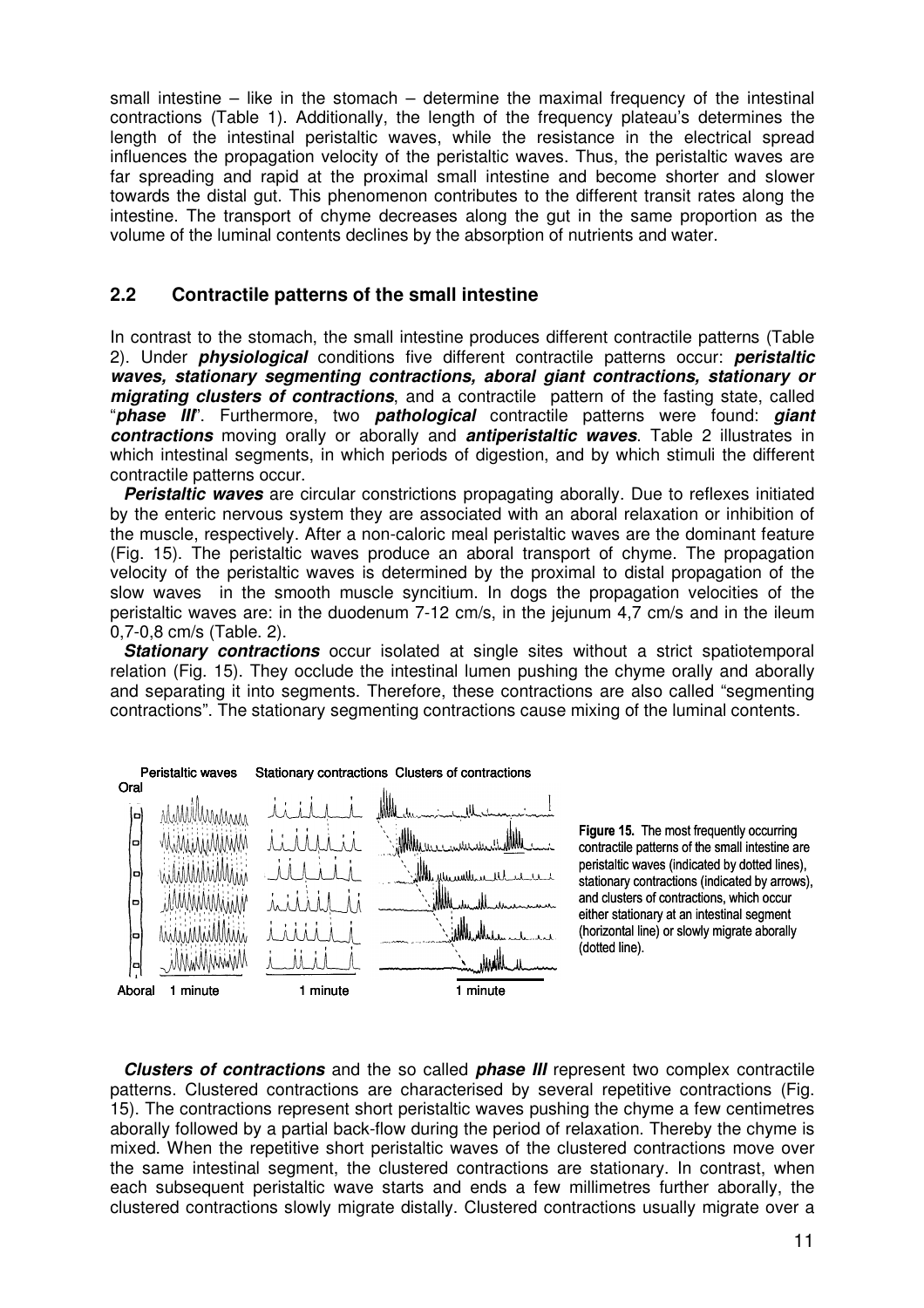short intestinal segment. Both stationary and migrating clusters of contractions frequently occur after a fat meal.

**Table 2** Physiological and pathophysiological contractile patterns of the small intestine in dogs

| <b>Contractile pattern</b>                                | <b>Intestinal segment</b>                         | <b>Occurrence</b>                                  |
|-----------------------------------------------------------|---------------------------------------------------|----------------------------------------------------|
| • Physiological Pattern                                   |                                                   |                                                    |
| 1. Peristaltic waves<br>2. Stationary Contractions        | total small intestine<br>proximal small intestine | non-caloric meal<br>Nutrients, espec. protein      |
| 3. Aboral giant contractions<br>4. Clustered contractions | distal small intestine                            | interdigestive (Phase II)                          |
| a stationary<br>b migrating                               | proximal small intestine<br>total small intestine | Nutrients, esp. fat<br>Nutrients, esp. fat         |
| 5. Phase III                                              | total small intestine                             | interdigestive                                     |
| • Pathological pattern                                    |                                                   |                                                    |
| 1. Giant contractions                                     |                                                   |                                                    |
| a) aborally propagating                                   | proximal small intestine                          | strong stimuli (acetic acid)<br>distal gastrectomy |
| b) orally propagating                                     | proximal small intestine                          | Stimuli with vomiting                              |
| 2. Antiperistaltic waves                                  | proximal small intestine                          | distal gastrectomy                                 |

The **phase III** - also designated as "**migrating motor complex ( MMC)** – represents the characteristic motor pattern of the interdigestive period. It consists – like the clusters of contractions – of peristaltic waves which, however, propagate over a longer intestinal segment (Fig. 16). The function of the phase III is described in detail in chapter 3: interdigestive motility.





In comparison with the regular intestinal contractions, the **giant contractions** or **power contractions** are characterised by a large amplitude and a long duration. (Fig. 17). Under physiological conditions they were observed at the ileum during the interdigestive period in dogs, horses and humans. In pigs giant contractions regularly occur at the ileum even during the digestive period. The giant contractions completely occlude the intestinal lumen and propagate slowly in an aboral direction pushing the luminal contents distally and cleaning the intestine. In respect to this procedure they are also called "stripping wave". The propagation velocity of the giant contractions is usually slower than that of the peristaltic waves; in the ileum of dogs it is 0.4 to 0.8 cm/s. Only the postprandial giant contractions of the ileum in pigs have a higher propagation velocity of 3.9 cm/s. In pigs, they produce a regular transport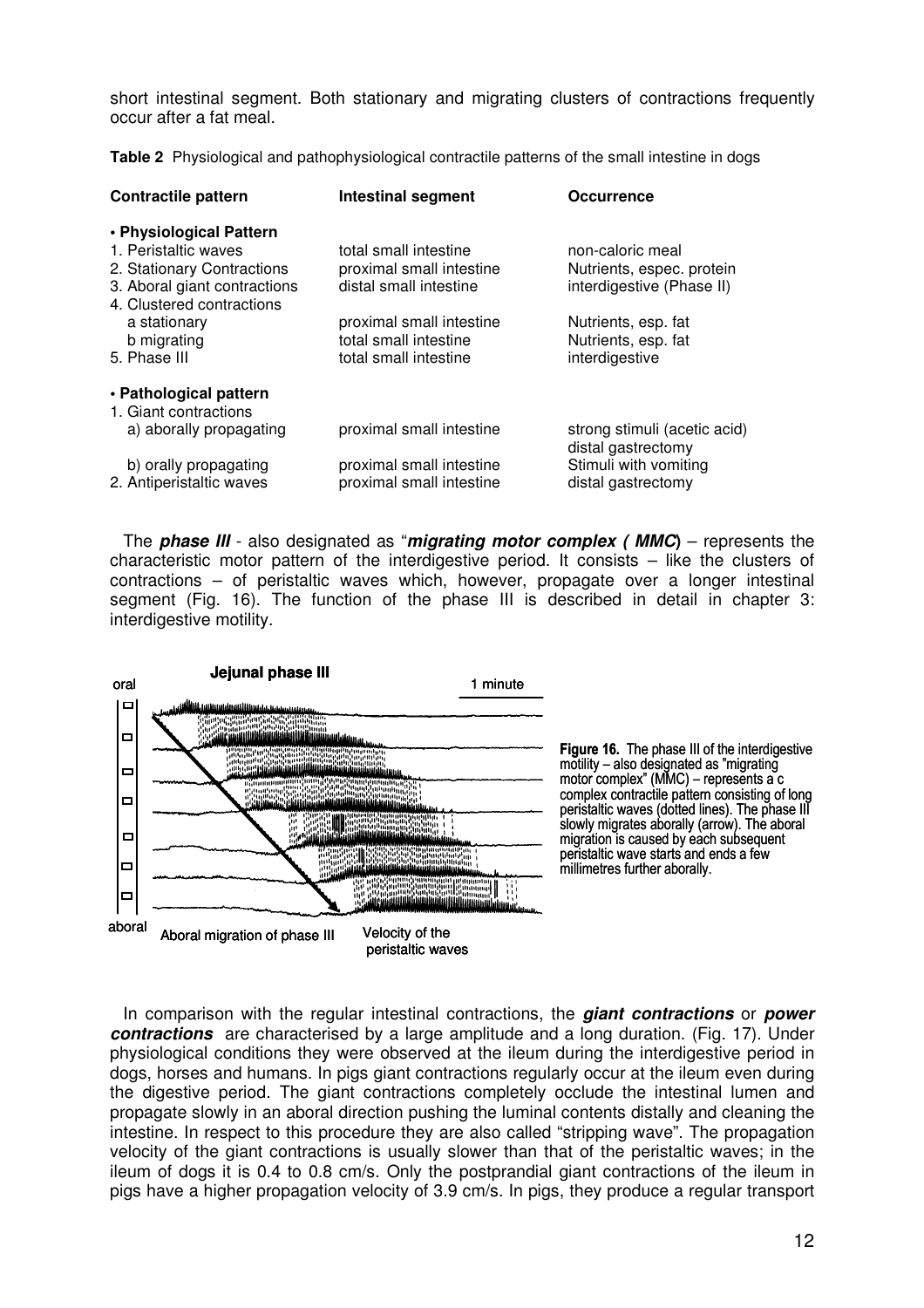of chyme from the ileum into the large intestine at intervals of 10-12 minutes. Giant contractions are often the motor **precursor of vomiting**. These giant contractions propagate orally. The occurrence of oral or aboral giant contractions during the postprandial period represents - with exception of the pig - a pathological contractile pattern. Aboral giant contractions of the small intestine are the typical contractile pattern in diarrhoea. In dogs, they can be induced by infections with Cholera toxin or Trichinella spiralis, by radiation, by oral administration of acetic acid or by chemical drugs like Erythromycin, whereas orally propagating giant contractions may be elicited by dopamine or apomorphine.

**Antiperistaltic waves** of the small intestine are a pathological contractile pattern occurring seldom (Fig. 17). In dogs periods of alternating peristaltic and antiperistaltic waves were frequently observed after distal gastrectomy. The characteristic features of the different intestinal contractile patterns are most clearly recognised by videofluoroscopy.



Figure 17. Antiperistaltic waves and giant contractions at the proximal intestine are pathological contractile patterns. Alternating peristaltic (black arrows) and antiperistaltic waves (red arrows) of the jejunum were frequently observed after distal gastrectomy

# **2.3 Origin of contractile patterns**

The contractile patterns of the small intestine are caused by the enteric nervous system in connection with the slow waves of the smooth muscle cells. The enteric nervous system produces an inhibitory effect (neural brake) on intestinal motility by releasing the inhibitory transmitters NO and VIP. Thereby the slow waves of the smooth muscle cells remain below the spike threshold and the voltage sensitive calcium channels remain closed. Contractions only occur, when the neural brake is released and as a consequence an intestinal segment becomes excitable. This excitation of the intestine by the enteric nervous system can occur independently in space and time and thereby produce different contractile patterns (Table. 3 and Figs. 18 and 19). The peristaltic reflex - the basic circuit of the enteric nervous system – plays an important role. The circuits of the peristaltic reflex are connected with each other by interneurones like a string of pearls. During the excitation of an intestinal segment the circuits of the peristaltic reflex are activated resulting in disinhibition of inhibitory neurones and thus the neural brake is released. Voltage sensitive calcium channels are opened by the release of acetylcholine and the influx of calcium induces action potential discharge as well as the electro-mechanical coupling leading to contractions. In this way the stationary segmenting contractions, the peristaltic waves, the stationary and migrating clusters of contractions and the phase III depend on the slow waves of the smooth muscle cells. In contrast, the giant contractions are independent of the electrical slow waves. They are exclusively controlled by the enteric nervous system: during the occurrence of giant contractions the slow waves of the smooth muscle cells are suppressed and a burst of action potentials slowly moving in oral or aboral direction are produced. It is likely that the enteric nervous system contains hard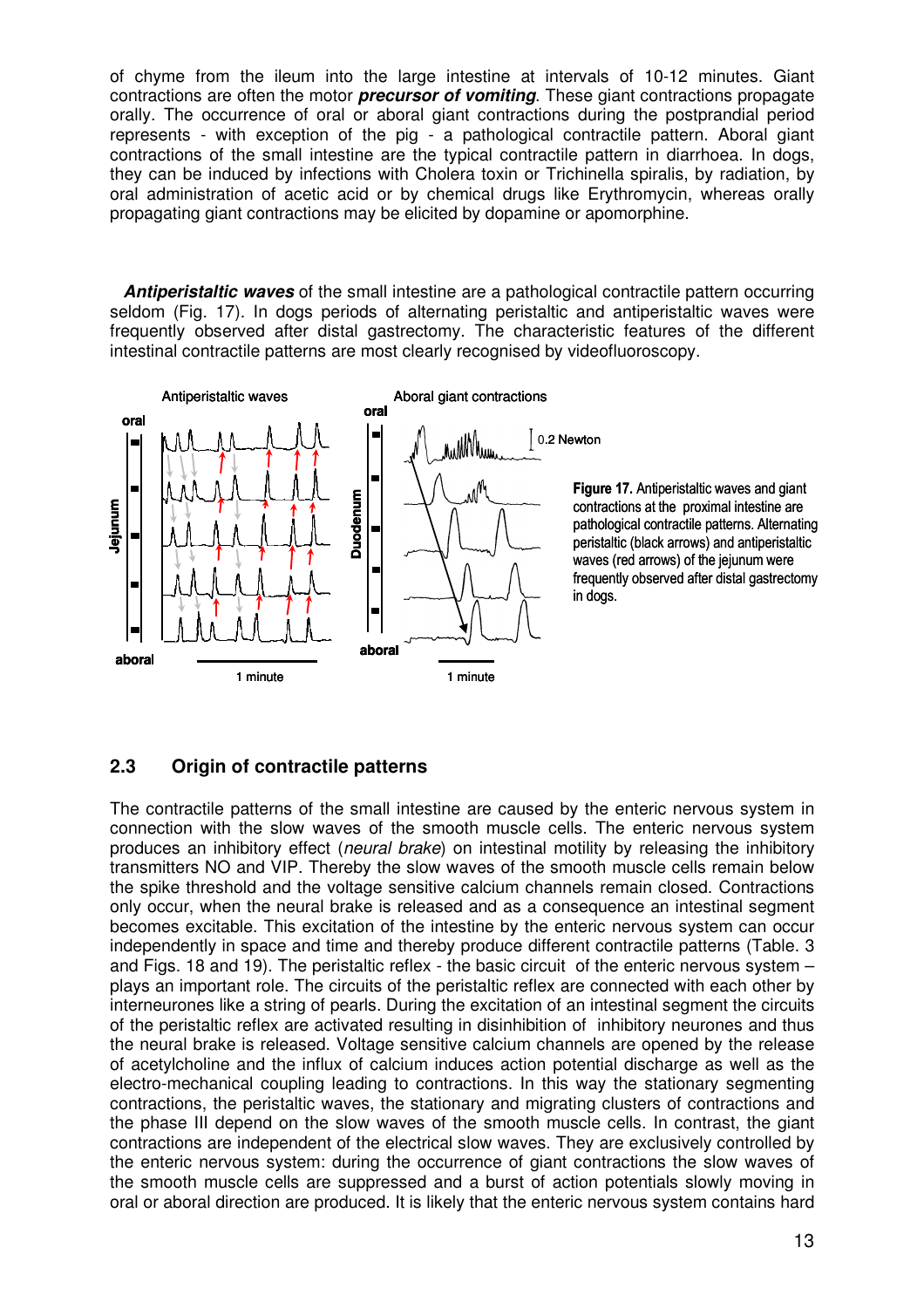wired programs that initiate different contractile patterns and that are triggered by mechanical or chemical stimulation (Fig. 20). There are a variety of additional intermediary cells important to code and transmit the sensory stimulus. The enterochromaffine cell appears to play a key role for transmitting chemical or mechanical stimulation of the mucosa to nerves. In addition it seems crucial that muscle cells maintain a certain tone. Finally, a number of paracrine and endocrine mechanisms are intimately involved in short and long term regulation of contractile patterns. CCK, for instance, stimulates the peristaltic activity whereas in dogs neurotensin mainly produces stationary segmenting contractions. Somatostatin generally has an inhibitory effect on the intestinal motility.





tractions locally occluding the intestinal lumen are produced by a short excitation of a short intestinal segment. They occur in irregular intervals at various sites of the intestine. They push the chyme both in oral and aboral direction and cause mixing. B: Single peristaltic waves are produced by a short excitation of a longer intestinal segment. After meals they occur irregularly at different sites. Red rectangles: excited circuits of the peristaltic reflex. 1, 2, 3, successive pacesetter potentials (slow waves).

### **Stationary cluster Migrating cluster**





Figure 19. Clustered contractions are produced by a long lasting excitation of a short intestinal segment. The repetitive pacesetter potentials moving along the excited segment cause 4-10 short peristaltic waves at the maximal frequency and thereby a cluster of contractions. The cluster is stationary when the excitation remains at the same segment. When the excitation slowly moves aborally the cluster of contractions migrates along the intestine. The contractile pattern of the migrating motor complex (phase III) corresponds to that of the migrating cluster; however, the excited intestinal segment and thus the length of the peristaltic waves are larger. Red rectangles: excited circuits of the peristaltic reflex. 1, 2, 3 successive pacesetter potentials (slow waves) with spike bursts due to the excitation.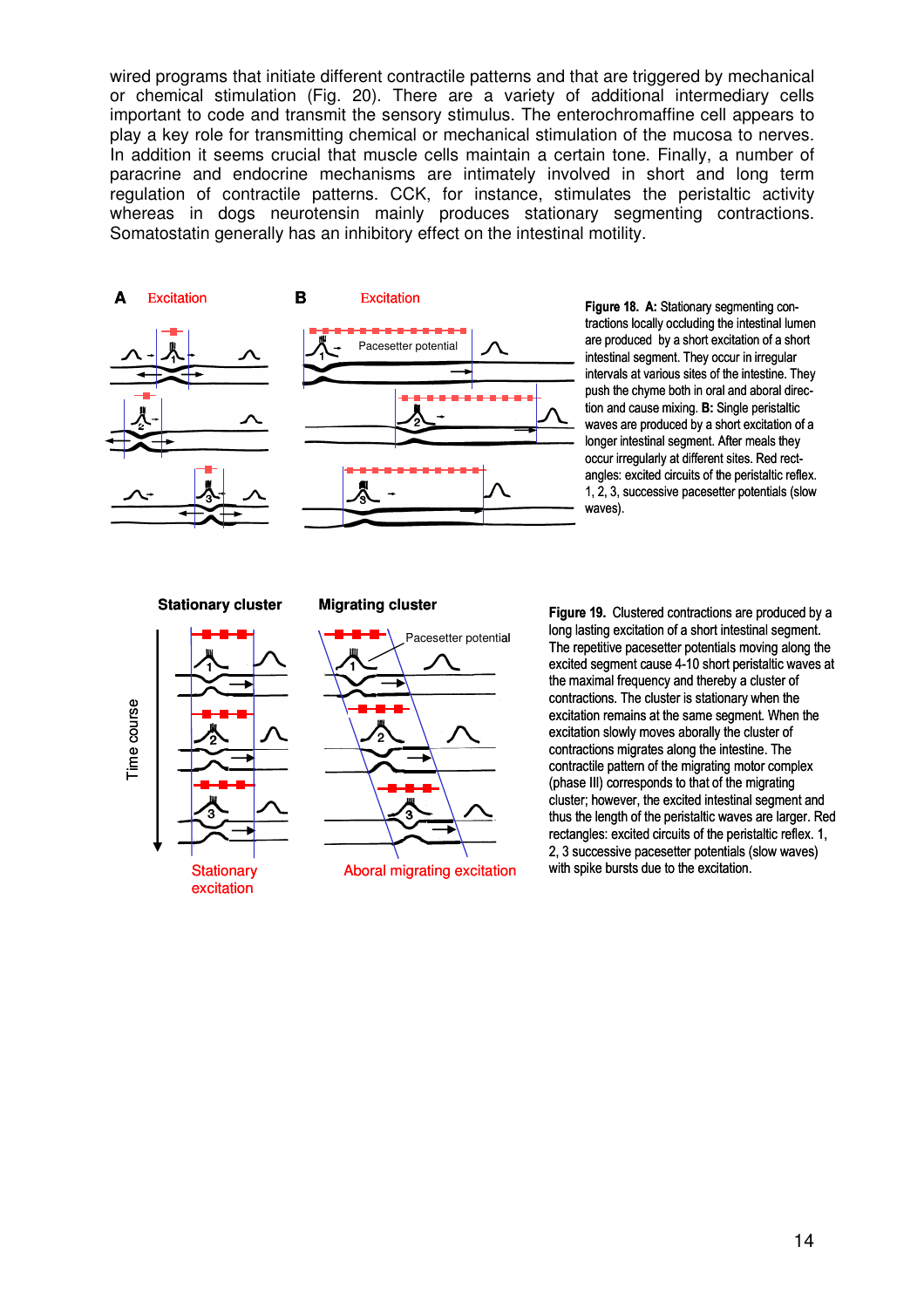

Figure 20. Luminal stimuli elicit vago-vagal reflexes which activate integrating and program circuits of the enteric nervous system. These activate specific motor-neurones responsible for specific contractile pattern.

**Table 3.** Origin of intestinal contractile patterns by different kinds of excitation.

| <b>Contractile pattern</b>                                                           | <b>Duration of</b><br><b>Excitation</b> | Length of<br>excited segment |
|--------------------------------------------------------------------------------------|-----------------------------------------|------------------------------|
| Stationary contraction<br>Peristaltic waves<br>Stationary cluster<br>of contractions | short<br>short<br>long                  | short<br>long<br>short       |
| Migrating cluster<br>of contractions                                                 | long                                    | short and migrating aborally |
| Phase III                                                                            | long                                    | long and migrating aborally  |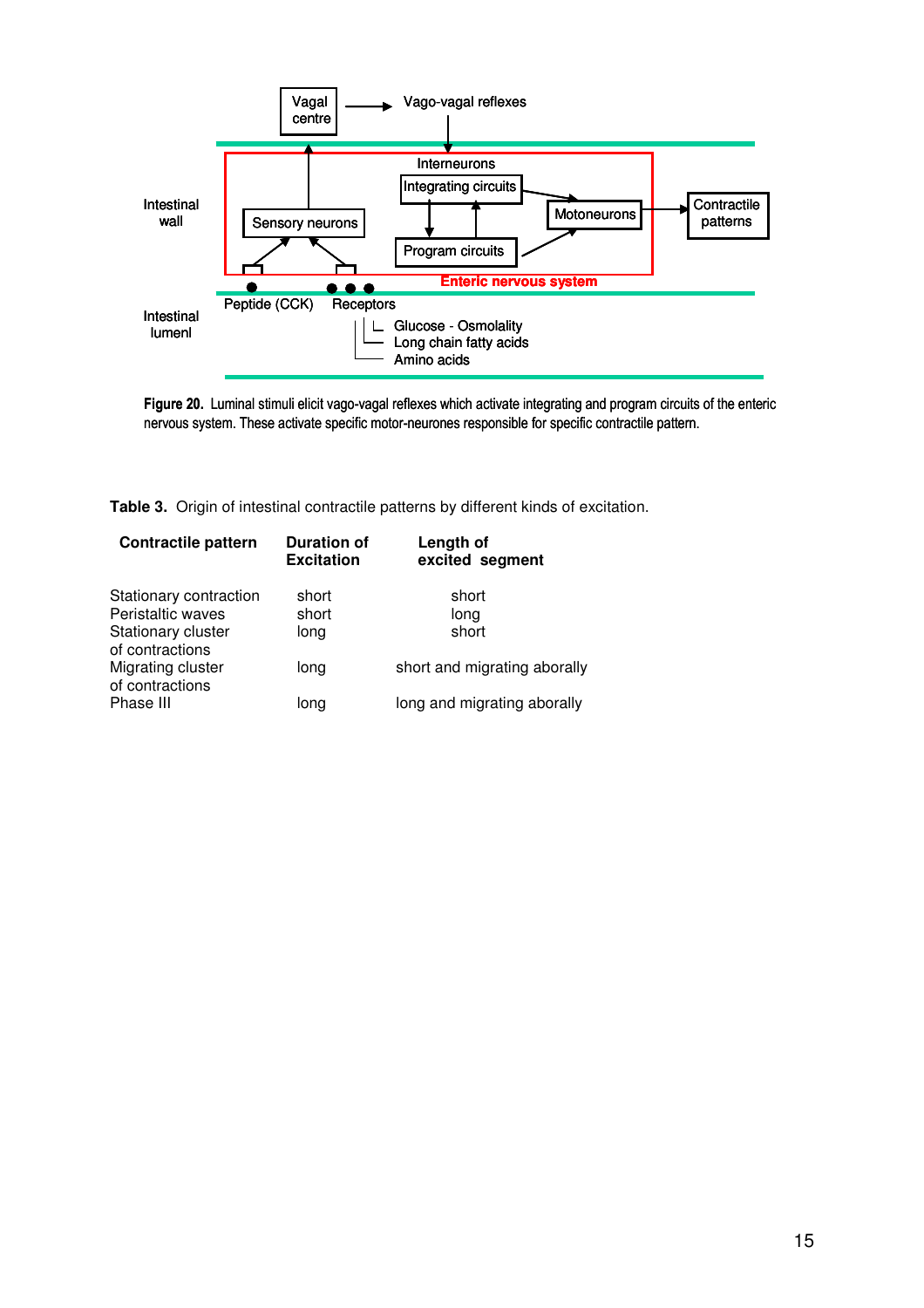# **2.4 Regulation of intestinal motility and of transport of chyme**

After a meal the intestinal motility is stimulated by the distension of the gut and is modulated by the luminal nutrients. The **postprandial intestinal motility** is characterised by a mixture of stationary segmenting contractions, clustered contractions and short peristaltic waves (Fig. 21). The segmenting contractions and the stationary clusters of contractions cause mixing of the chyme while single short peristaltic waves and migrating clusters of contractions slowly push the chyme aborally. With increasing filling of distal intestinal segments the motility of the proximal intestine is inhibited. The number of peristaltic waves decreases while the number of stationary segmenting contractions increases. The transport of chyme is mainly determined by the number and the length of the peristaltic waves. This **feedback-regulation**, which is induced by nutrients entering the distal small intestine, does not only reduce gastric emptying but also the flow rate of chyme along the gut. It is the most important control mechanism adapting the flow rate of nutrients to the processes of digestion and absorption.



Figure 21. Postprandial contractile patterns of the small intestine are stationary segmenting contractions (blue lines), stationary and migrating clusters of contractions (pink horizontal lines) and single short peristaltic waves (red lines).

# **3 Interdigestive motility of stomach and small intestine**

In omnivores and carnivores the daily energy requirement can be digested and absorbed in about 12 h, therefore, the stomach and small intestine are empty during the remaining period. This interval is designated as **interdigestive** p**eriod**. However, the empty GI-tract does not persist in a state of motor quiescence, but it produces rhythmically recurring cycles of activity which are called the **interdigestive motility**. In some monogastric herbivores and in ruminants the stomach and small intestine never become empty. Consequently in these animals a clear-cut differentiation between a digestive and an interdigestive period is not possible. Nevertheless, in these animals the characteristic contractile pattern of the interdigestive motility is present.

The interdigestive motility consists of **three phases** designated as phase I, phase II and phase III (Fig. 22). Phase I is a period of motor quiescence, during phase II irregular contractions occur at the small intestine, whereas the **phase III, the migrating motor complex (MMC)**, is characterised by the striking intestinal contractile pattern described above (Figs. 16 and 22).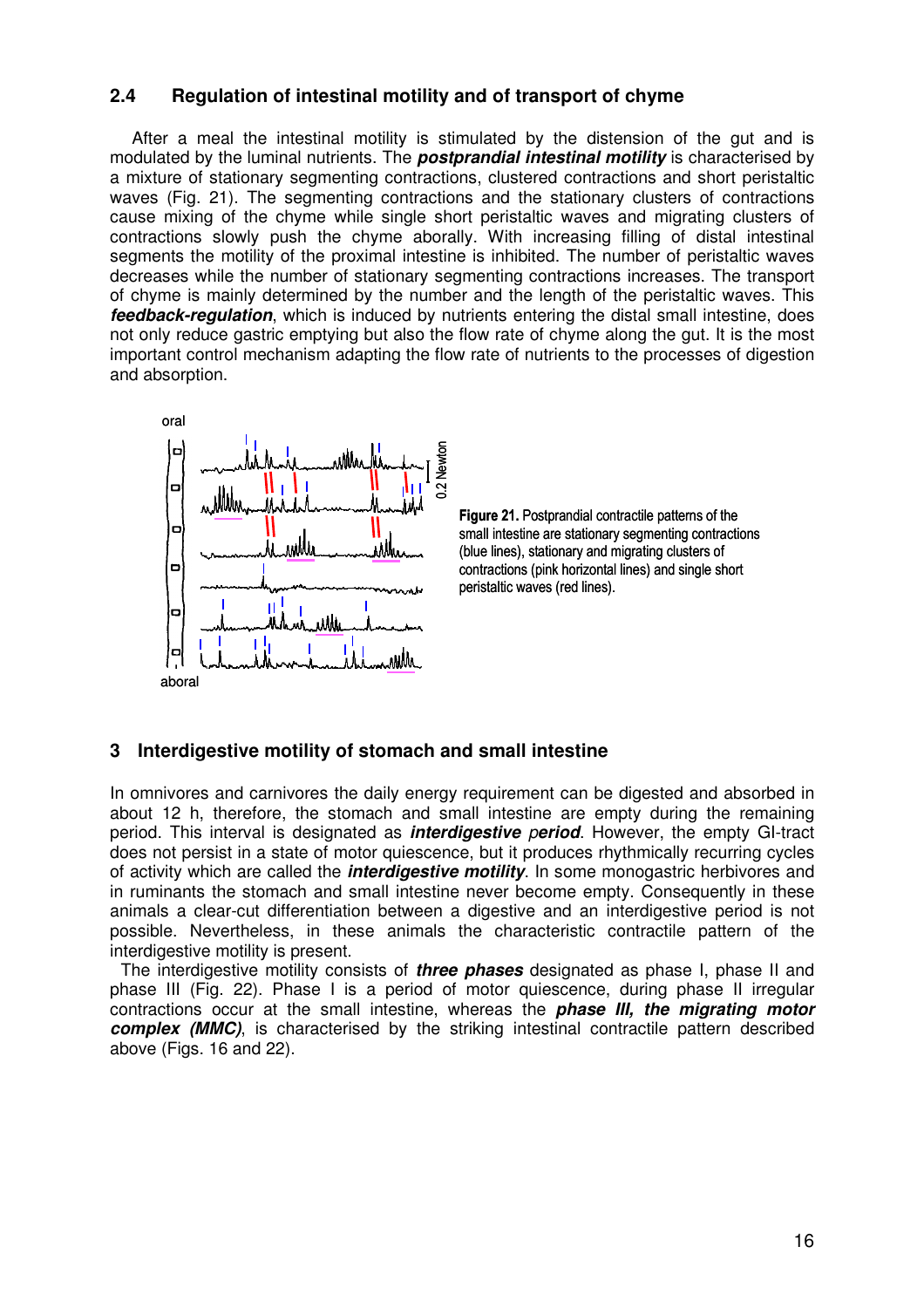

Figure 22. The interdigestive Motility consists of three phases (phase I, II and III). The phase III or the migrating motor complex originates simultaneously at the stomach and duodenum and migrates within 90 to 120 minutes along the small intestine. When a phase III reaches the ileum, the subsequent phase III starts at the stomach and duodenum.

In omnivores and carnivores the three phases cyclically occur. The **duration** of the *interdigestive cycles* differs among species: in dogs and pigs the cycles recur after about 90 min., in rats already after 15 min. The most important motor activity of the interdigestive cycles is the phase III, the MMC. In herbivores the MMC occurs at regular intervals during the digestive period. In sheep, the intervals are about 70 min, in cattle about 80 min and in horses 120 to 150 min. In omnivores and carnivores the phase III originates simultaneously at the stomach and duodenum (Fig. 22). The MMC of the stomach is characterised by 1-3 forceful tonic contractions of the gastric reservoir and lumen occluding peristaltic waves of the antrum occurring at intervals of 2-3 min. (Figs. 22, 23). During the antral contraction the pylorus opens widely and the duodenal bulb relaxes, i.e. there is a pronounced antroduodenal co-ordination. In contrast to the digestive period, the powerful gastric contractions force residues of chyme and secretions or indigestible particles into the duodenum (Fig. 23). In this way the stomach is completely cleaned from contents. In dogs, large particles which cannot be ground down by the stomach - like bones, stones of peaches or insoluble tablets – are forced into the intestine by the onset of the interdigestive motility. In herbivores the **gastric phase III** (or migrating motor complex, MMC) is lacking. When a MMC originates at the duodenum, the gastric contractions cease.

 In humans and in all animals, with the exception of cats, the migrating motor complex of the small intestine consists of peristaltic waves occurring at the maximal frequency (Fig. 24). They clean the corresponding intestinal segment from residues of chyme and secretions. The duration of the phase III (MMC) at an intestinal segment is in all species about 5 to 7 minutes. The phase III (MMC) slowly migrates from the duodenum along the entire small intestine to the ileum. (Fig. 22). The aboral **migration** of the motor complex - like that of the migrating clusters - is due to a rhythmic spatiotemporal activation and inhibition of intestinal segments resulting in a slow aboral movement of the excited intestinal segment (Fig. 19). The dominant feature of phase III is that successive peristaltic waves start more aboral and propagate slightly beyond the point where the previous one stopped (Fig. 24). Thus the entire motor complex slowly migrates down the intestine, sweeping the lumen clean as it moves along the intestine. The velocity of the aboral migration declines from the proximal to the distal small intestine. It differs among species depending on the intestinal length. In dogs the velocity of migration of the motor complex (phase III) is 6.5 cm/min at the proximal jejunum and 1.7 cm/min at the ileum, while in pigs and sheep the velocity is much faster due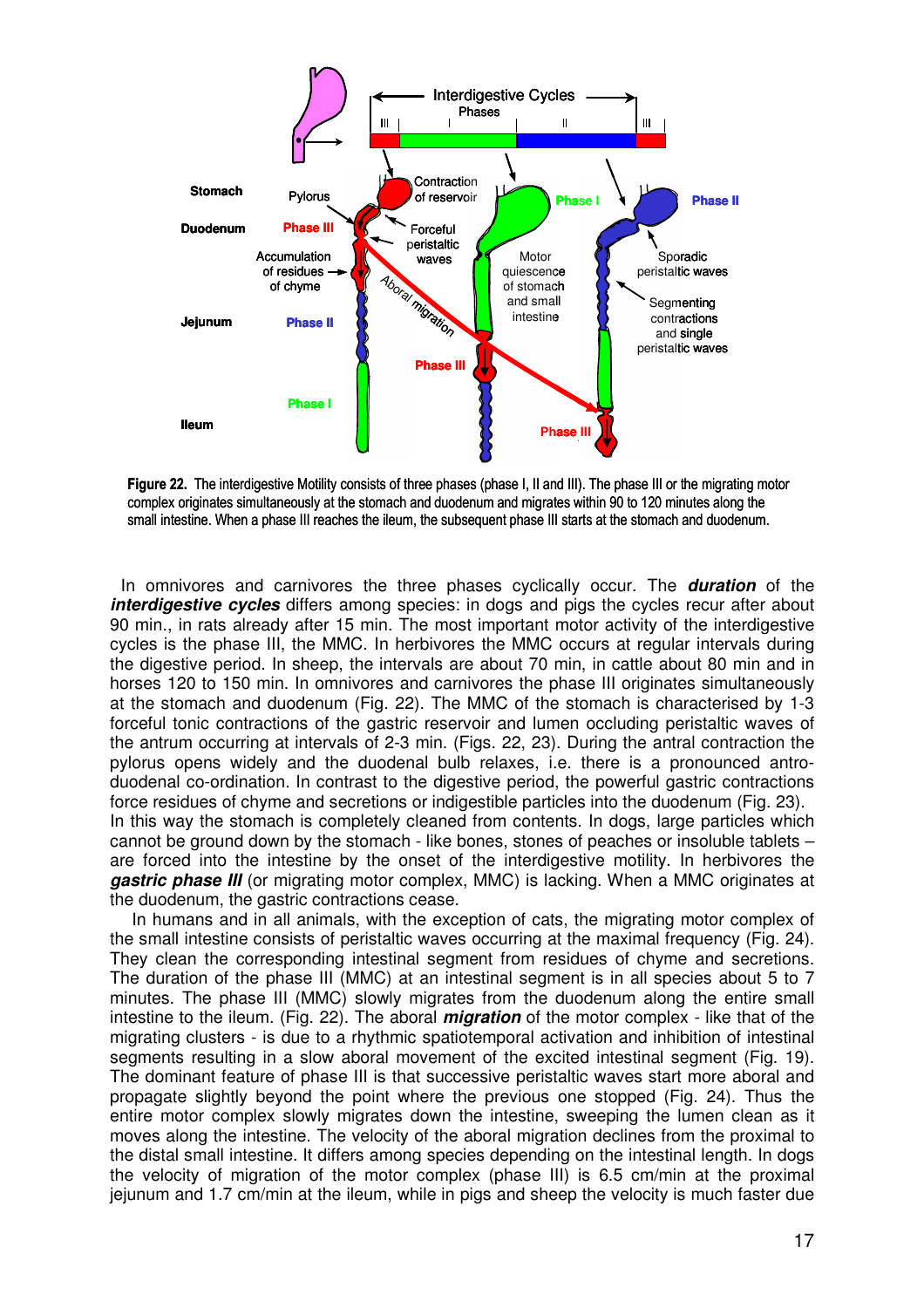to the greater length of the small intestine: 18 cm/min at the proximal jejunum and 4 or 16 cm/min, respectively, at the ileum. The aboral migration of the motor complex from the duodenum to the ileum lasts 90-120 min in dogs, and 180-190 min in pigs because of the greater intestinal length. In pigs there are 2-3 MMCs simultaneously present at the small intestine, and after a meal the cyclic motor complexes are suppressed only for 1.5–2 h; therefore, in pigs the motor complexes of the intestine recur already during the digestive period like in herbivores and the motor complexes are involved in the postprandial transport of chyme. In cats the interdigestive motor activity consists of giant contractions instead of migrating motor complexes. The main function of the MMC is to clean the small intestine from residues of chyme and secretions. Additionally, the MMC prevents a bacterial overgrowth in the small intestine. The cleaning is supported by an enhanced secretion of gastric and pancreatic juice and of bile occurring immediately before the onset of the MMC.





**Figure 24.** Phase III (MMC) of the small intestine consists of peristaltic waves propagating at maximal frequency along an intestinal segment over a period of 5-10 min. they clean the intestinal segment from chyme which accumulates aborally. Because successive peristaltic waves start and end further aborally the phase III slowly migrates distally.

# **• Regulation of interdigestive motility**

The phase III (MMC) of the interdigestive motility is rhythmically produced by the enteric nervous system. In omnivores and carnivores the origin of the phase III is suppressed by the ingestion of a meal (Fig. 25). Consequently, a postprandial motor pattern occurs. In pigs this inhibition is incomplete. The postprandial suppression of the MMC is caused by neural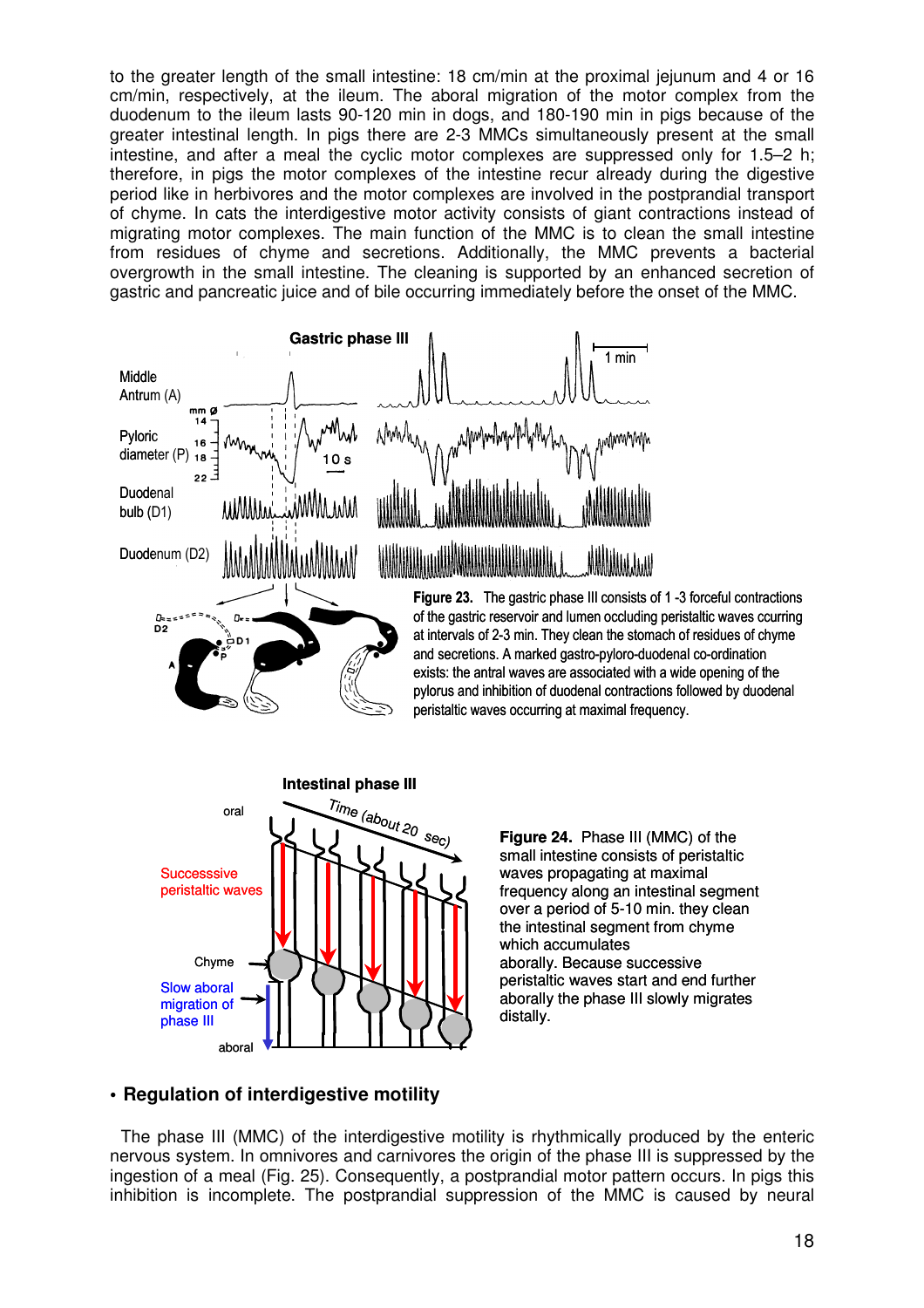reflexes involving extrinsic nerves (vago-vagal reflexes) as well as by a large number of gastrointestinal hormones. The exogenous administration of various intestinal hormones such as gastrin, secretin or cholecystokinin suppresses the interdigestive motility and the typical postprandial motor pattern recurs. Filling of the GI-tract after a meal also inhibits the phase III via vagal reflexes. When after meals the vagal activity is eliminated by cooling of the vagal nerves the digestive motor pattern ceases and phases III recur. The recurrence of phases III at the end of the postprandial period is facilitated by the release of motilin from endocrine cells of the mucosa. After abdominal surgery the phase III ceases for some hours or days depending on the degree of intervention. The postoperative recurrence of the phase III indicates the restoration of the gastrointestinal functions.





# **4 Motility of large intestine**

The large intestine has two main functions: 1) they are fermenting chambers in which fibre and indigestible nutrients are hydrolysed by microbes, and 2) they produce faeces by absorption of water. To fulfil these functions the digesta have to be intensively mixed and slowly moved aborally. Mixing and transport of digesta are caused by 4 different contractile patterns: 1. **peristaltic and antiperistaltic waves,** 2. **aborally migrating segmenting contractions**, 3**. Haustral movements** and 4**. Aborally propagating giant contractions**.

**Peristaltic** and **antiperistaltic waves** are a characteristic motor pattern of the caecum and proximal colon. As a special feature of the large intestine the circular constrictions of the waves are shallow. Consequently the pro- and retropulsion is low and the flow of digesta across the central opening of the constriction causes an intensive mixing (Fig 26).

The long lasting and aborally **migrating segmenting contractions** represent an unique contractile pattern of the large intestine. They occur most frequently in species producing faecal boli, but they are also a dominant pattern in carnivores. In the literature, the segmenting contractions of the large intestine are designated by different terms. In dogs and horses they are called "colonic motor complex" (CMC). The segmenting contractions separate the digesta into boli (Fig. 26). In contrast to the segmenting contractions of the small intestine which alternately occur at various intestinal sites and last only a few seconds, that of the large intestine represent long lasting circular constrictions occurring simultaneously at adjacent sites and slowly moving distally.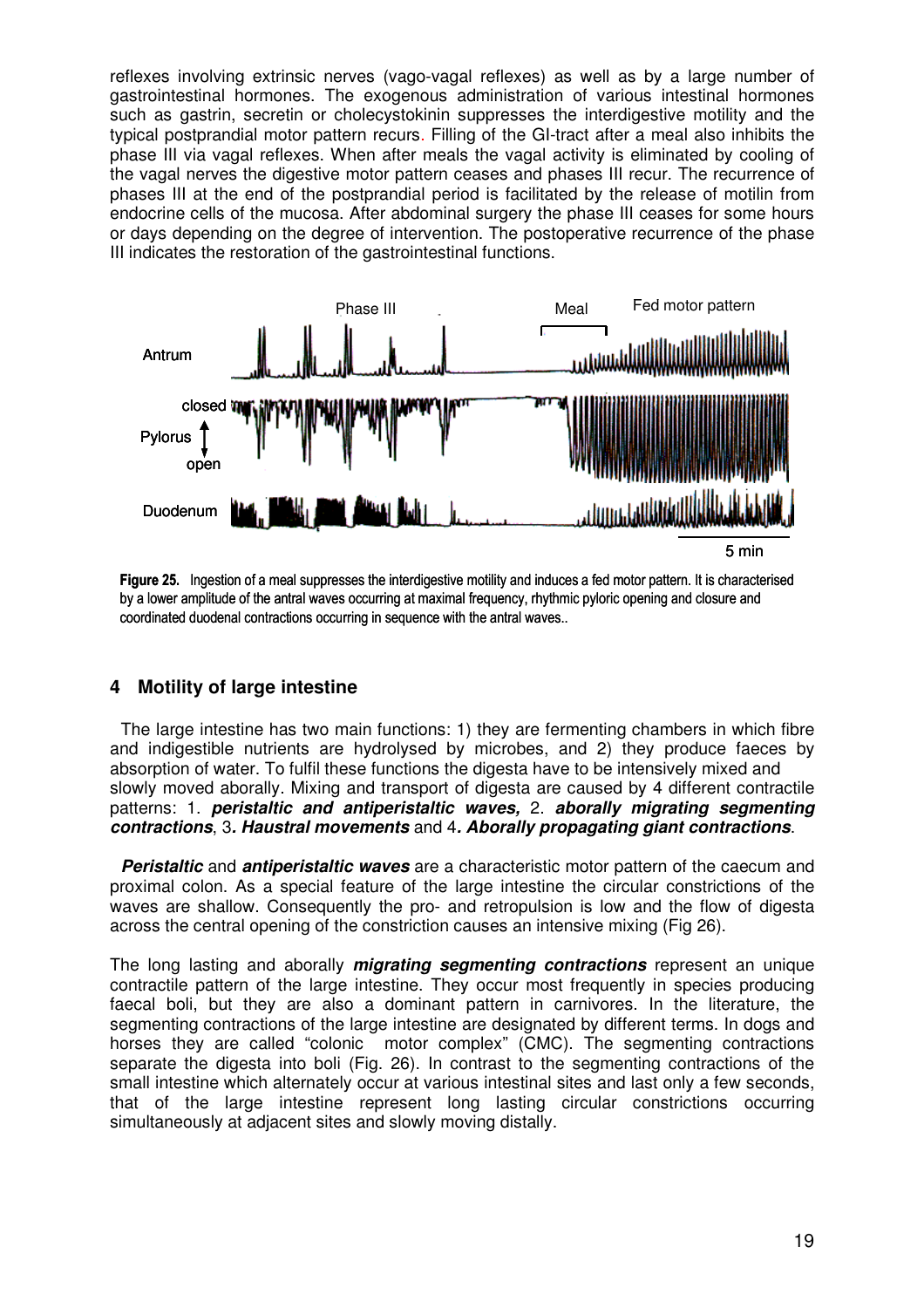Shallow peristaltic waves of caecum and colon



Figure 26. A: The peristaltic waves of the caecum and colon produce a shallow circular constriction resulting in a low propulsion associated with backflow.

B: Peristaltic wave at a haustrated intestine cause a small central flow and mixing of digesta within the haustra.

C: A special feature of the large intestine are multiple segmenting contractions of long duration migrating aborally. Thereby the digesta are divided into boli which are slowly pushed aborally. The motility tracings show a rise of the baseline superimposed by phasic contractions. However, the function of these clusters of contractions differ markedly from that of the small intestine.

**Movements of the haustra** of the large intestine are characterised either by alternating contractions and relaxation resulting in mixing of digesta or by an oral or aboral rolling movement causing transport of liquids in a definite direction. Haustral movements are frequently associated with the migrating segmenting contractions. In the motility tracings the segmenting contractions are expressed by an increase in the base-line superimposed by the phasic contractions of the haustra (Fig. 26). This contractile pattern resembles that of the clusters of contractions of the small intestine. However, despite a similar appearance in the motility tracings the clusters of the large intestine represent a completely different motor pattern.

Aborally propagating **giant contractions** are - like in the small intestine – characterised by their large amplitude, a long duration and a slower propagation velocity compared with the peristaltic waves. They produce a pronounced aboral transport of digesta.

In the different species the four contractile patterns show some variations in association with morphological differences. Therefore, a detailed description of the motor activity of each species is required. Hitherto, the motility of the large intestine was most intensively investigated in the pig, sheep and rabbit by simultaneous recording of mechanical activity and videofluoroscopy. In the other species the motor function of various segments of the large intestine can only be derived from similarities of motility tracings.

The frequency and propagation velocity of contraction waves of the large intestine are summarised in Table 4.

| <b>Species</b> | <b>Region</b> | <b>Motility pattern</b>           | <b>Maximal frequency</b> | <b>Velocity</b> |
|----------------|---------------|-----------------------------------|--------------------------|-----------------|
|                |               |                                   | [contractions/time]      | [cm/second]     |
| Rabbit         |               | Caecum: Perist.-antiperist. Waves | $1 - 2.1$ /min           | 1.5             |
|                | Colon:        | Segmentations                     | $0.46$ /min              |                 |
|                |               | Haustral movements                | $13.8 - 16.2$ /min       |                 |
|                |               | Giant contractions                | 0.5/h                    | $1.3 - 3.2$     |
| - -            |               |                                   | _ _ _ _                  |                 |

**Table 4.** Frequency and propagation velocity of contraction waves at large intestine in the dog, horse, pig, sheep and rabbit.

|       |        | Giant contractions                | 0.5/h            | $1.3 - 3.2$          |
|-------|--------|-----------------------------------|------------------|----------------------|
| Pig   | Colon: | Peristaltic waves                 | $9 - 14/h$       | $2.8 - 5.7$          |
| Sheep |        | Caecum: Perist.-antiperist. waves | 1/min            | $3.9 - 4.6$          |
|       |        | Giant contractions                | $2 \pm 0.3/h$    | $0.6 + 0.06$         |
|       | Colon: | Peristaltic waves                 | $12.3 \pm 1.8/h$ | $4.7 \pm 0.3$        |
|       |        | Giant contractions                | $2.8 \pm 0.4/h$  | $0.9 \pm 0.4$        |
|       |        | Spiral colon: Peristaltic waves   | $2.0 \pm 0.2/h$  | $2.8 \pm 1.5$        |
|       |        | Segmentation                      | $2.4$ /min       | $7.3 \pm 0.6$ cm/min |
| Dog   | Colon: | Giant contractions                | 0.1/h            | $0.8 + 0.1$          |
| Horse | Colon: | Giant contractions                | 4.8/h            | 13.6                 |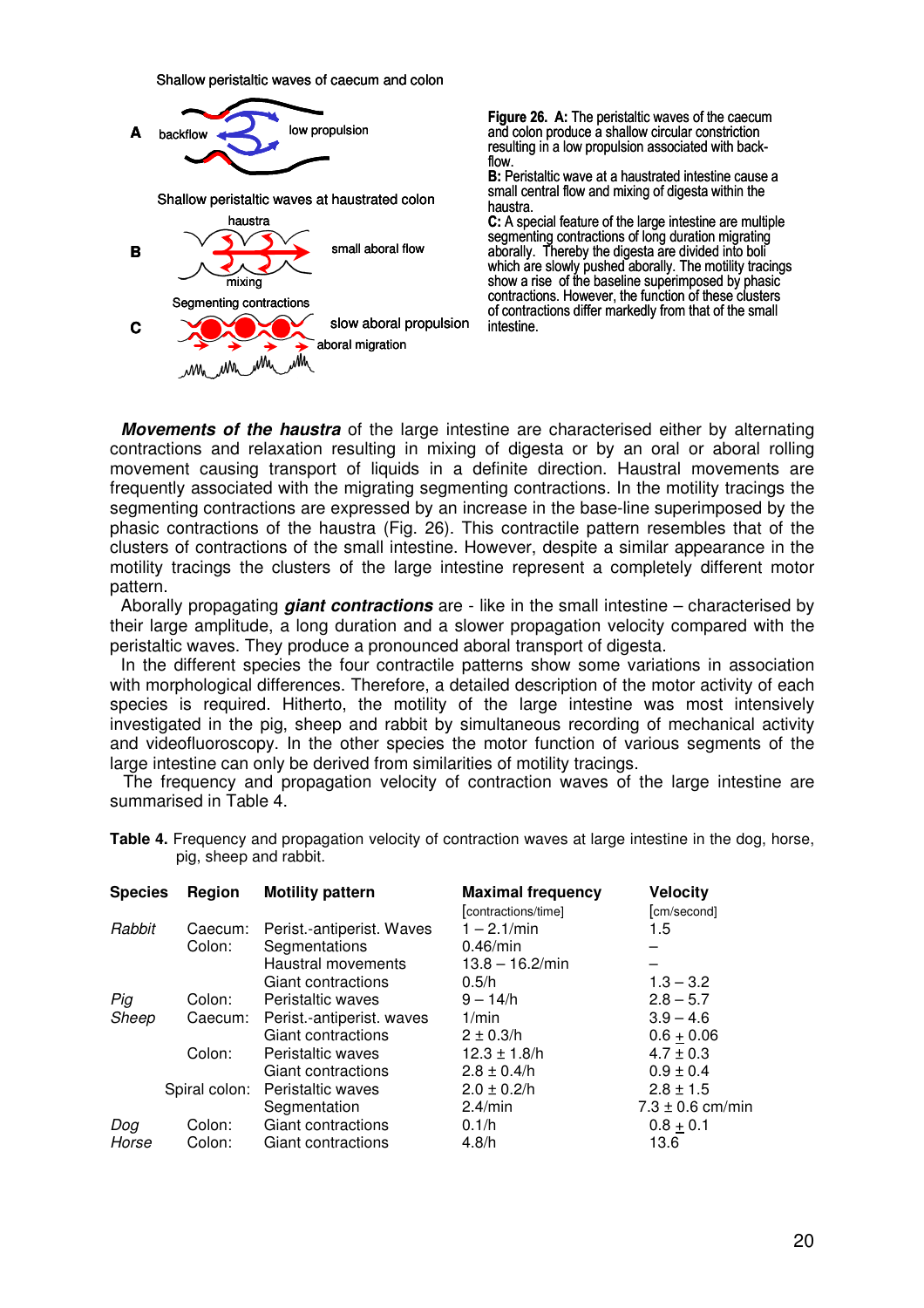# **4.1 Large intestinal motility of pigs**

In pigs the transport of chyme from the ileum into the colon occurs in batches. After a period of stationary segmenting contractions the terminal ileum suddenly relaxes and the chyme is forced into the caecum by a forceful giant contraction (Fig. 27). Such rushes of emptying occur at intervals of 6.5 to 8.5 minutes, i.e. 7 to 9 times per hour depending on the fibre concentration of the meal. In about 70% this flow of chyme is immediately followed by a peristaltic wave of the caecum and colon propelling both the ileal chyme and caecal gas distally along the colon (Fig. 27). Additional peristaltic waves of the colon originate at the beginning of the colonic coil independently from ileal giant contractions (Fig. 27). Thus, peristaltic waves are the dominant motor pattern of the colon in pigs. The frequency of the colonic waves is about 9/h before feeding and increases to 14/h after feeding. The colonic peristaltic waves propagate along the centripetal and centrifugal loops of the colonic coil at velocities of 2.8 and 5.7 cm/s, respectively (Table 4). Each wave propels gas over long distances whereas the colonic digesta are pushed distally only a few centimetres and are simultaneously mixed within the haustra (Fig. 26, B). While the propagation velocity increases, the force of the peristaltic wave declines in distal direction and consequently the transport of digesta slows down. The pronounced haustra of the colon of pigs only show minimal movements and contribute little to a luminal mixing. During the relaxation preceding the colonic peristaltic waves, the haustral constrictions disappear. They are reinforced after the peristaltic wave has passed the colonic segment. When the ileo-caecal flow of digesta is not followed by a peristaltic wave of the caecum and colon (about 30%), the digesta is swept retrograde to the caecal apex by haustral movements of the caecum. The haustral movements of the caecum appear in the motility tracings as clusters of contractions (Fig. 27). The caecum of pigs shows no peristaltic and antiperistaltic waves probably because it is short. In the caecum and first part of the colon a pronounced production of gas occurs due to high rates of fermentation.





Figure 27 Motility of the large intestine in pig. The haustral movement of the caecum result in clustered contractions. The ileum is emptied by giant contractions. They occur either isolated or in co-ordination with peristaltic waves of the caecum and colon. Additional colonic waves originate at the beginning of the colonic coil.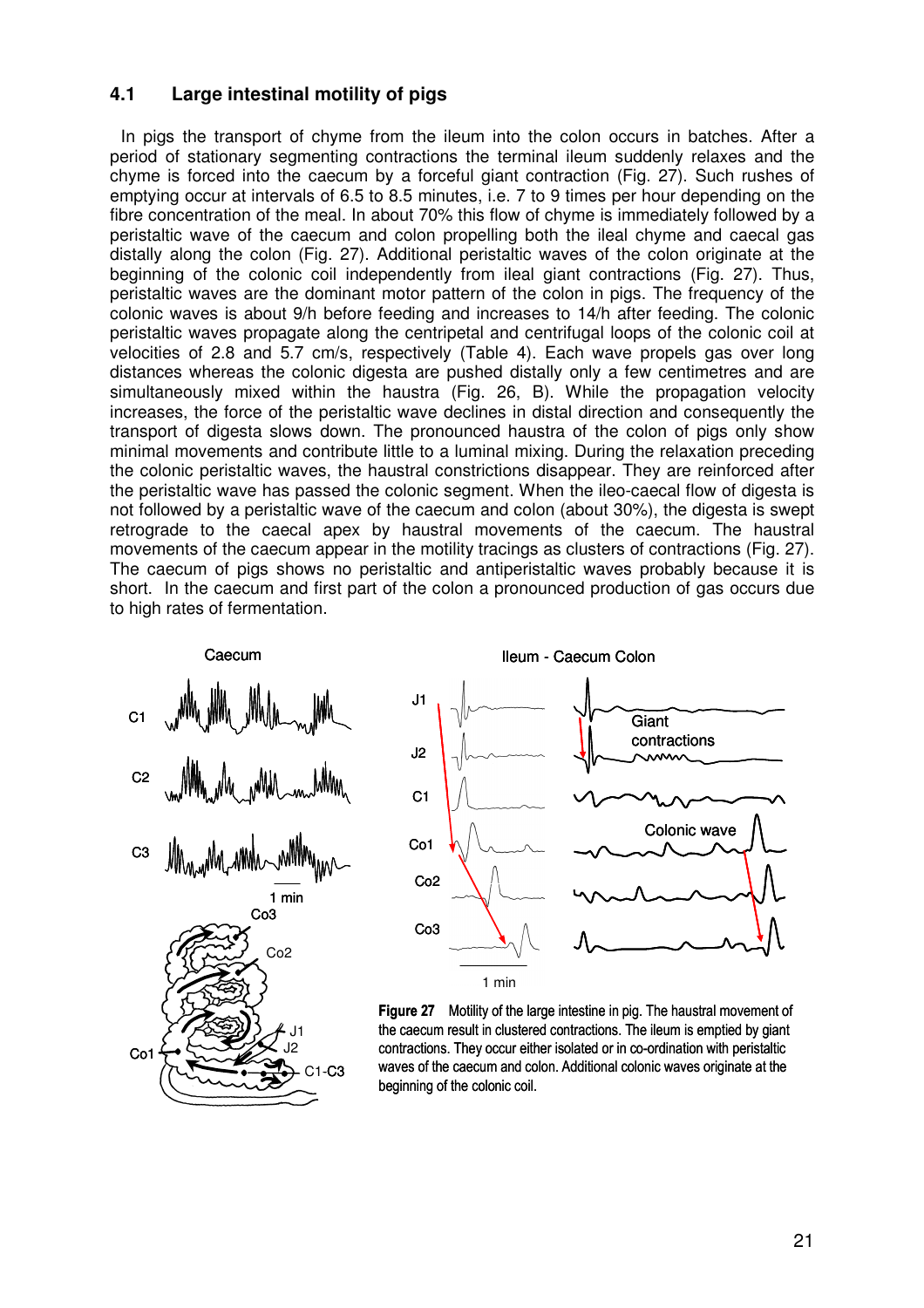# **4.2 Large intestinal motility of sheep**

In motility tracings, the aborally migrating segmenting contractions appear as a rise of the base line which, however, is relatively small despite the deep constrictions observed fluoroscopically. This indicates that the segmenting contractions are mainly isotonic contractions, i.e. the shortening of the circular muscle is associated with a low increase in tension. The rise of the base line is superimposed by repetitive phasic contractions so that the motility recordings show clusters of contractions. The mean duration of the clusters is 25s. The phasic contractions represent superficial movements of the intestinal wall mixing the soft chyme of the boli. When a peristaltic wave propagates along the spiral colon, the intestinal segment aboral of the wave relaxes, the segmenting contractions cease for some seconds and the digesta are rapidly propelled distally over various distances, sometimes to the end of the spiral colon.

The transfer of digesta from the ileum into the large intestine occurs both during the migrating motor complex (phase III) and during the remaining period by peristaltic waves often occurring at the maximal frequency of about 15 contractions/min (Table 1). The constrictions of the peristaltic waves are lumen occluding. The ileal peristaltic waves of the sheep show two peculiarities: a very slow propagation velocity of 0.4 cm/s and a long spread over the entire terminal ileum. Due to these features several peristaltic waves are simultaneously present (Fig. 28). They separate the digesta into boli pushing them slowly across the relaxed ileo-caecal sphincter into the caecum.

The motility of the caecum and of the first part of the colon is characterised by peristaltic and antiperistaltic waves. The mean frequency of the peristaltic and antiperistaltic waves is 1/min, the mean propagation velocity is 4.3 cm/s (Table 4). The peristaltic and antiperistaltic waves occur at irregular intervals and propagate over various distances of the caecum (Fig. 28). The contractile force of the waves and consequently the depth of the circular constrictions are also variable. The waves usually do not occlude the lumen and therefore produce a forceful mixing at the caecum and proximal region of the colon (Fig. 26, A). After a period of mixing - around 4.7 min. – the digesta are forced aborally along the colon by peristaltic waves or giant contractions (Fig. 28).



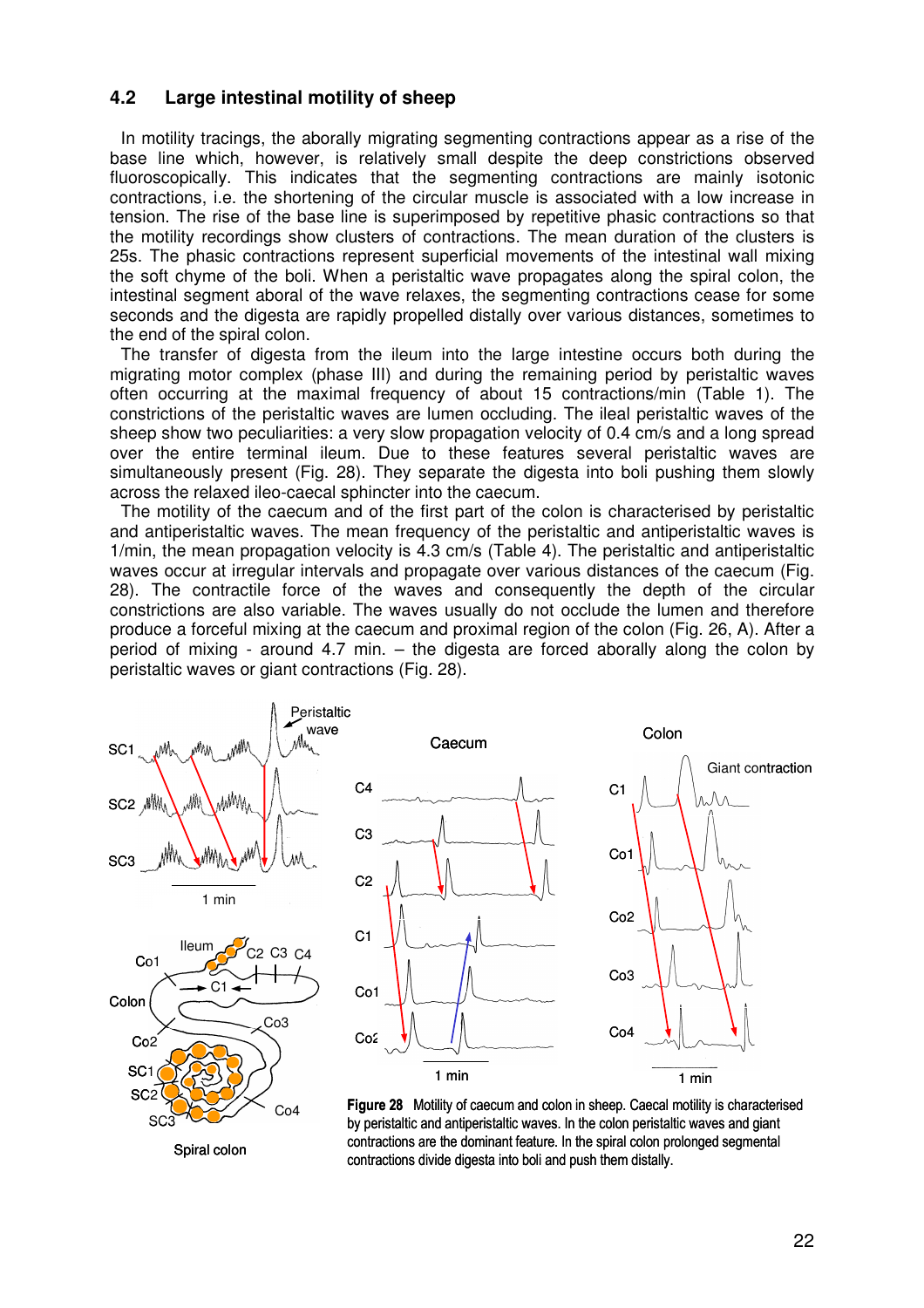The waves start at the aboral part of the caecum or at the proximal part of the colon. They have a propagation velocity of 4.7 cm/s (Table 4). About 60% of the waves end at region of the proximal colon and about 40% spread to the spiral colon sweeping digesta into the spiral colon (Fig. 28). Some additional peristaltic waves propagate from the middle of the proximal colon to the spiral colon and some further waves originate and end at the spiral colon. The mean frequency of peristaltic waves at the spiral colon is about 2 waves/hour (Table 4). However, the major contractile pattern of the spiral colon consists of long lasting circular constrictions occurring simultaneously at adjacent sites. They divide the digesta into multiple boli. These segmenting contractions slowly move distally at a velocity of 7 cm/min (Table 4 pushing the boli along the spiral colon. (Fig. 28).

A further contractile pattern of the caecum and colon are aboral giant contractions occurring 2 to 2.8 times per hour. They are characterised by large amplitude, long contraction time and low propagation velocity (Fig. 28 and Table 4). They usually propagate over a short intestinal segment. Because the caecum and the proximal colon have a wide lumen, even the giant contractions don't completely occlude the lumen. They produce a larger aboral transport of digesta than the peristaltic waves but don't completely empty the caecum and the proximal colon. The giant contractions are lumen occluding only at the spiral colon resulting in an aboral transfer of the entire luminal content. When the giant contractions or the peristaltic waves of the spiral colon cease the segmenting contractions immediately recur. The mean transit time of digesta along the spiral colon is about one hour. When sheep are grazing the spiral colon shows a higher frequency of peristaltic waves and giant contractions accelerating the transfer of digesta along the spiral colon. Consequently the sheep produce heaps of faeces instead of the small boli.

# **4.3 Large intestinal motility of cattle**

In cattle the motility of the large intestine is similar to that of sheep. However, at the spiral colon peristaltic waves and giant contractions prevail over segmenting contractions. Consequently the transit along the spiral colon is rapid and soft faeces are excreted instead of the faecal boli of sheep.

# **4.3 Large intestinal motility of rabbits**

Rabbits have a relatively large caecum. The caecal motility consists of peristaltic and antiperistaltic waves alternately moving from the caecal base to the apex and from the apex back to the colon (Fig. 29). The frequency of the caecal waves shows diurnal variations with a maximum (2.1 contractions/min) during the night and a minimum (1.0 contractions/min) during the day (Table 4). The peristaltic and antiperistaltic waves predominantly mix the caecal contents (Fig. 29). The flow of digesta from the ileum into the caecum occurs in batches by peristaltic waves. The ileal contractions are usually co-ordinated with caecal antiperistaltic waves so that the ileal digesta are forced towards the apex and mixed with the caecal contents (Fig. 29). The peristaltic waves moving aborally sweep caecal digesta into the proximal colon. The distension of the colon stimulates movements of the 3 rows of haustra: a retrograde rolling movement of the haustra sweeps liquids and suspended substrates from the proximal colon back into the caecum. At the beginning of the single haustrated colon originate – like at the spiral colon of sheep – aborally migrating segmenting contractions Dividing the digesta into boli and pushing them distally. In the tracings the long lasting tonic contractions also appear as rises of the baseline (Fig. 26, C and 29). They are – like in sheep – superimposed by repetitive phasic contractions. Thus the tracings show clusters of contractions. The mean duration of the clusters is 1.5 to 3 min. In rabbits the phasic contractions represent haustral activity. A rolling movement of the haustra sweeps liquids retrograde from the single haustrated to the triple haustrated colon and the caecum while the indigestible solid particles are simultaneously pushed distally by the migrating segmenting contractions. In this way a separation of solids and liquids occurs. The solids are slowly concentrated to the hard faecal boli. In a diurnal rhythm rabbits also excrete soft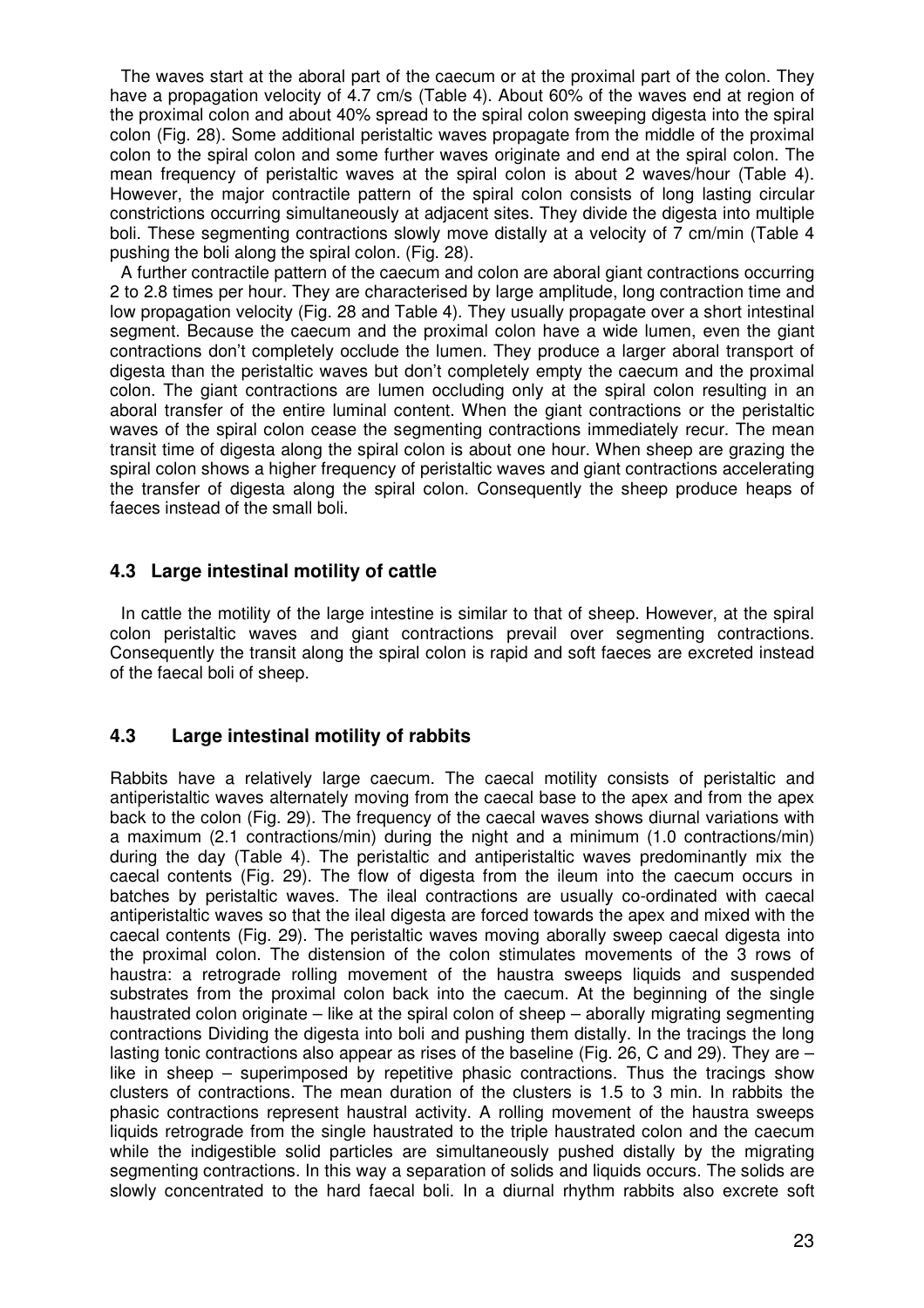faeces. During this period the haustral movements are markedly reduced and the aboral transport of digesta is accelerated by giant contractions (Fig. 29). Consequently, the soft faeces – called Caecotrophe - are mainly composed of caecal chyme containing digestible material. The rabbits eat these soft faeces. The production of soft and hard faeces is not only caused by changes in colonic motility but also by modulations of colonic secretion and absorption.



Figure 29 Motor patterns of the large intestine in rabbits. Caecal motility is characterised by peristaltic and antiperistaltic waves. Migrating segmenting contractions are the dominant feature of the single haustrated colon.

# **4.5 Large intestinal motility of dogs**

During the interdigestive period residues of chyme and secretion are transferred from the ileum into the large intestine by migrating clustered contractions, giant contractions and the migrating motor complex (MMC). During the digestive period the flow of chyme into the large intestine occurs irregularly by short peristaltic waves and migrating clusters of contractions.

In dogs the motility of the large intestine was intensively investigated by recording of the electrical or mechanical activity. However, the functions of the contractile patterns remain to be determined. The canine colonic motility consists of organised groups of contractions designated as "**colonic motor complexes**" (CMC's). In the tracings the CMC's have an appearance like the clusters of contractions of the spiral colon of sheep and the singlehaustrated colon of rabbits, i.e. they are composed of a rise in base line superimposed by phasic contractions (Fig. 30).



Figure 30. Colonic motor complexes (CMC's) of the canine colon. A: Slow paper speed. The CMC's occur at all parts of the colon at intervals of 20-30 min. B: High paper speed. The CMC's consist of a rise of the base line superimposed of phasic contractions. The onset of the CMC's obviously differs along the colon (indicated by lines). This was interpreted as an aboral migration of the CMC's. However, such a fast migration within 5-10 min along the entire colon is unlikely. Length of the canine colon is about 45 cm. The intertransducer distances are 12.5 cm.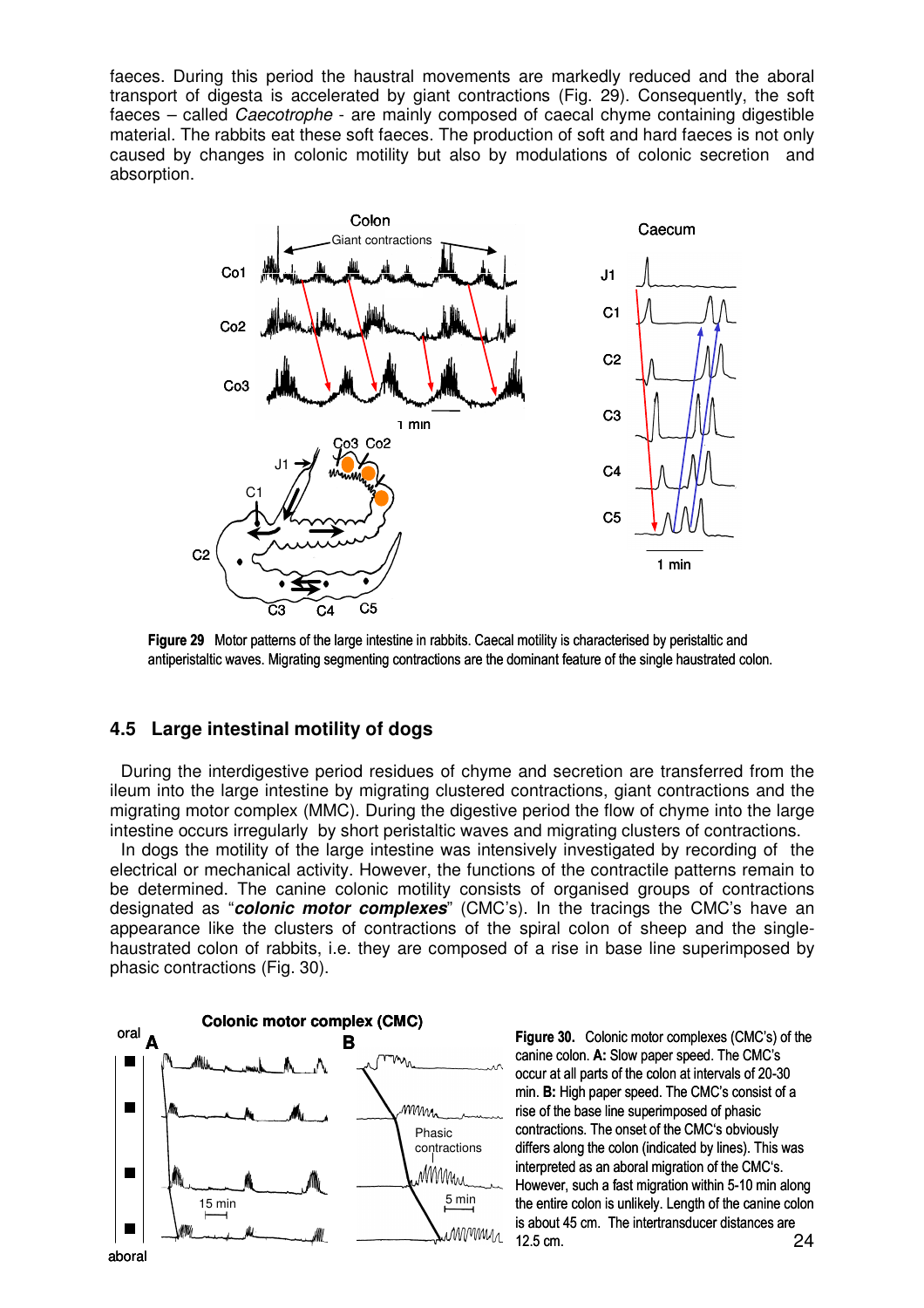In dogs the CMC's don't occur continuously but at intervals of 20 to 30 min followed by a long period of quiescence. The frequency of the CMC's is 1 to 1.6/hour. Due to their isolated occurrence the clustered contractions were designated as "motor complex". The mean duration of the CMC in the proximal and distal colon is 5-9 min and 8-13 min, respectively. In comparison to the clusters of contractions in sheep the prolonged duration of the CMC's in dogs is caused by their larger faecal boli because the cluster lasts so long as the bolus has passed the intestinal recording site by the migrating segmenting contractions (Fig. 26, C). The short periods of activity, the CMC's, occur in the entire colon. As the onset of the CMC's at distal colonic segments is delayed the motility tracings give the misleading impression of an aboral migration of the CMC's. However, the velocity of migration would be extremely high and therefore this relationship is unrealistic. The rise of the base line of the CMC's is probably caused – like in sheep and rabbits - by long lasting, slowly migrating segmenting contractions pushing the faecal boli a few centimetres distally. The function of the superimposed phasic contractions might correspond to that in sheep causing a superficial mixing of the digesta. The long periods of motor quiescence between the canine CMC's might be explained thereby that carnivores ingest small amounts of dietary fibre and consequently only small quantities of digesta have to be transported along the colon.

A second contractile pattern of the canine colon is the **giant contractions**. They occur at intervals of about 10 hours and are often associated with defecation. The giant contraction originates at all segments of the colon and most often propagate to the rectum. Because the deep constrictions of the giant contractions push the entire colonic content aborally they clean large parts of the canine colon.

# **4.6 Large intestinal motility of horses**

The **caecal motility** of horses consists – like in rabbits – of **peristaltic and antiperistaltic waves** occurring rhythmically. Some of the aboral peristaltic waves pass over to the colon pushing caecal digesta into the proximal colon. Besides the peristaltic and antiperistaltic caecal waves a pronounced **haustral activity** with rolling movements was observed.

In horses the motility of the **colon** was only sparsely investigated by fluoroscopy and recording of the electrical activity. Results show some analogies to the colonic motility of dogs, sheep and rabbits. Like in dogs, the colonic motility of horses shows alternated periods of activity and motor quiescence resulting in **colonic motor complexes (CMC**'s).

However, in horses the periods of motor quiescence are short. The CMC's consist – like in dogs - of a rise in the base line superimposed by phasic contractions. The duration of the CMC's is around 3 to 6 min. It is likely that the motor complexes represent aborally migrating segmenting contractions separating the digesta into boli and pushing them distally. The phasic contractions might be haustral movements causing mixing of digesta.

# **4.7 Gastrocolic reflex**

Ingestion of a meal stimulates the motility of the large intestine in dogs and rabbits, while in sheep and pigs the stimulating effect is low. This stimulation is called **"gastrocolic reflex".** Such gastrointestinal reflexes are elicited by distension of the stomach and by nutrients entering the duodenum. Additionally gastrointestinal hormones like CCK and gastrin are also involved in the stimulation of the large intestinal motility. Arrival of digesta at the large intestine causes a further stimulation of motility. This usually occurs 1.5 to 2 hours after the meal. In ruminants and in pigs fed ad libitum the flow of digesta into the large intestine is enhanced when a migrating motor complexes (MMC's) moves over the ileum, afterwards the flow and the motility of the large intestine are diminished for about 10 to 20 minutes.